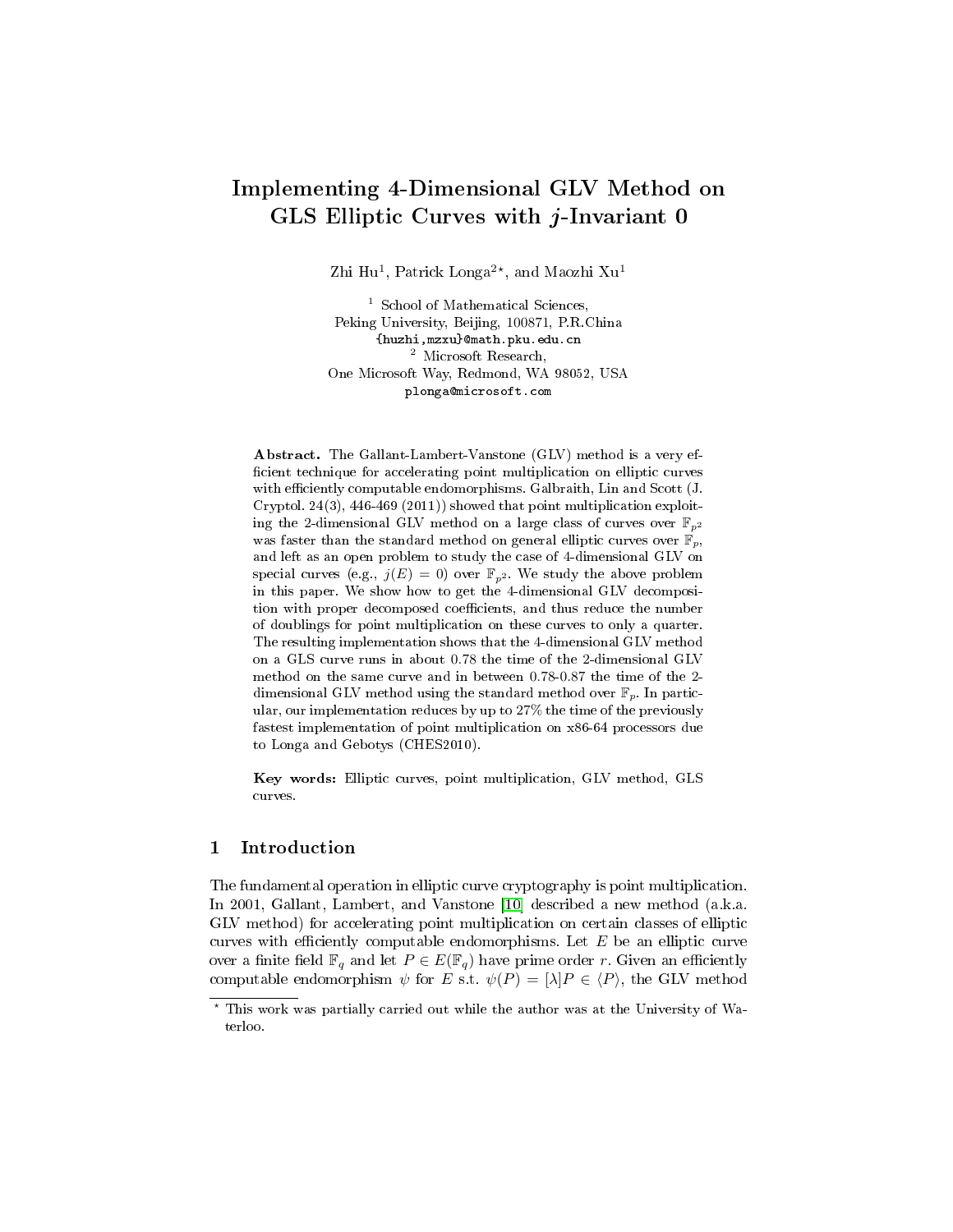consists in replacing the computation  $[k]P$  by a multi-scalar multiplication with the form  $[k_1]P + [k_2] \psi(P)$ , where the decomposition coefficients  $|k_1|, |k_2| \approx r^{1/2}$ . Since the number of doublings is halved, this method potentially injects a significant speedup in the point multiplication computation on these elliptic curves. This approach might be generalized to  $m$ -dimensional case, which can achieve further speedups, if one could get higher degree decompositions with the form  $[k_1]P + [k_2]\psi(P) + \ldots + [k_m]\psi(P)^{m-1}$  where  $|k_i| \approx r^{1/m}$ .

Constructing efficiently computable endomorphisms is one of the key problems in the GLV method. Gallant, Lambert and Vanstone gave some special examples in [\[10\]](#page-14-0). In 2002, Iijima, Matsuo, Chao and Tsujii [\[15\]](#page-14-1) constructed an efficient computable homomorphism on elliptic curves  $E(\mathbb{F}_{p^2})$  with  $j(E) \in \mathbb{F}_p$ arising from the Frobenius map on a twist of E. Galbraith, Lin, and Scott [\[7,](#page-14-2)[8\]](#page-14-3) generalized their construction for a large class of elliptic curves over  $\mathbb{F}_{n^2}$  (referred to as GLS curves) and applied the GLV method. They gave detailed implementations on these curves, showing that their method ran in between 0.70 and 0.84 the time of the best methods for elliptic curve point multiplication on general curves at that time. A detailed analysis on various x86-64 processors was carried out in [\[20\]](#page-14-4) and later extended by Longa in [\[18\]](#page-14-5). Longa showed that GLS curves over  $\mathbb{F}_{p^2}$  reduce costs in the range 9%-45% in comparison with general curves over  $\mathbb{F}_p$ , implying that the boost in performance obtained with GLS tightly depends on the particular platform.

Since previous applications of the GLV method have been limited to dimension 2, scalar decomposition with coefficients of size  $O(r^{1/2})$  has been extensively studied [\[17,](#page-14-6)[23,](#page-14-7)[25](#page-14-8)[,9,](#page-14-9)[7,](#page-14-2)[8\]](#page-14-3). In an earlier work [\[27\]](#page-15-0), Zhou et al. tried the LLL algorithm [\[6,](#page-14-10) Alg. 2.6.3] to get a reduced basis for computing Babai rounding in the 3-dimensional case. Galbraith, Lin and Scott also showed how to get a 4-dimensional construction on certain GLS curves with  $j$ -invariant 0. Simultaneously to the present work, Birkner and Sica [\[4\]](#page-13-0) have proposed a 4-dimensional decomposition method and provided a general bound for the size of the coefficients given by  $O(C \cdot r^{1/4})$  for some explicit  $C > 100$ .

Our contributions can be summarized as follows:

- We describe an explicit lattice basis with good properties for 4-dimensional GLV decomposition on GLS curves with  $j$ -invariant 0. The decomposed coef-GLV decomposition on GLS curves with j-invariant 0. The decomposed coefficients are shown to have size  $O(2\sqrt{2}r^{1/4}) \leq 2\sqrt{2p},$  thus enable the reduction of the number of doublings on these curves to a quarter.
- We extend Brown, Myers and Solinas's decomposition method for "compact" curves" to support 2-dimensional GLV decomposition on ordinary curves with *j*-invariant 0 [\[5\]](#page-13-1). According to Sica et al.'s analysis [\[25\]](#page-14-8), our upper bound for the size of decomposition coefficients is optimal.
- We realize high-speed implementations of point multiplication at the 128-bit security level on x86-64 processors using j-invariant 0 curves: i) over  $\mathbb{F}_p$  using the 2-dimensional GLV method; ii) over  $\mathbb{F}_{p^2}$  using the 2-dimensional GLV method; and iii) over  $\mathbb{F}_{p^2}$  using the 4-dimensional GLV method.

The resulting implementations show that the 4-dimensional GLV method on a  $j$ -invariant 0 GLS curve runs in 0.78 the time of the 2-dimensional GLV method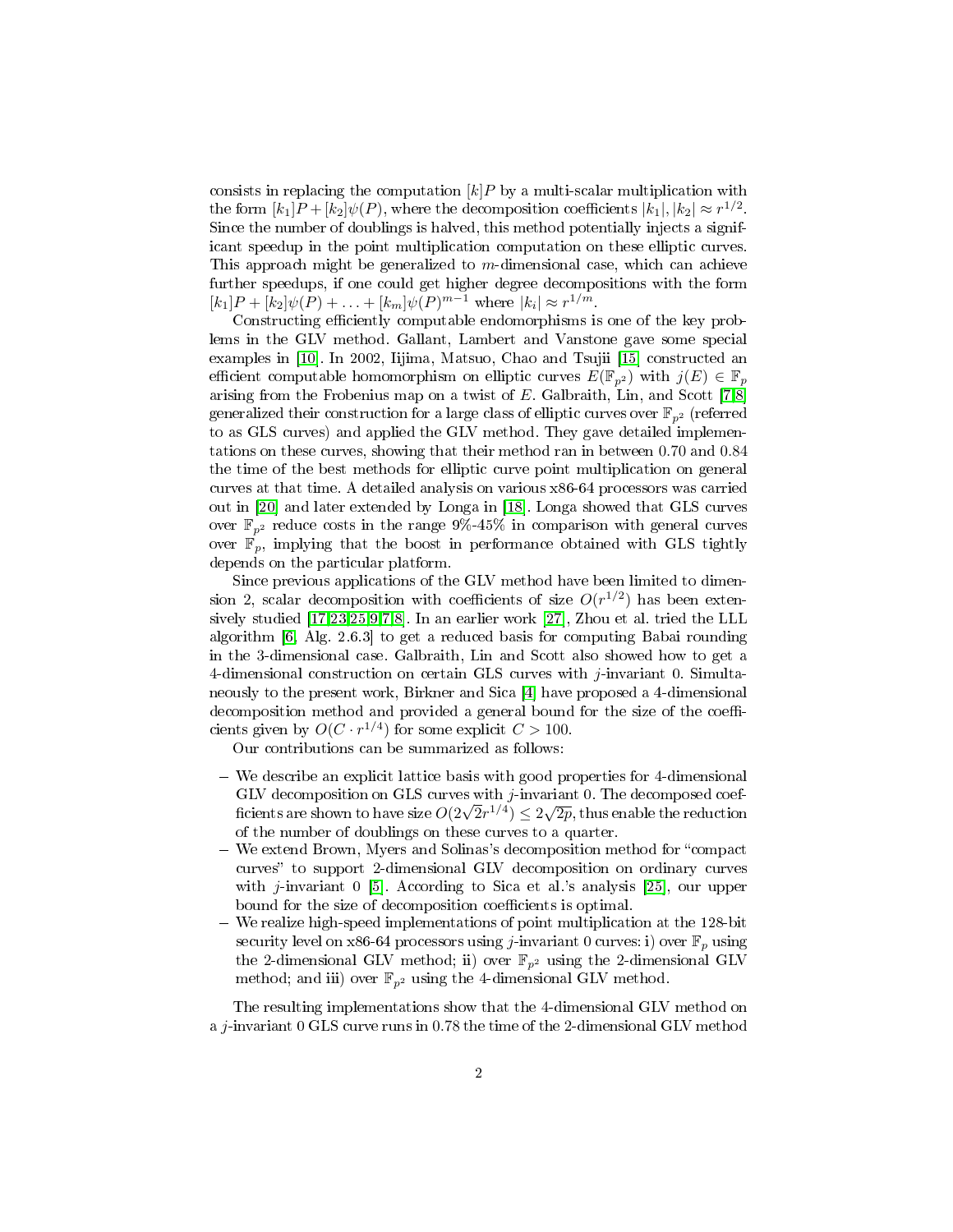on the same curve and in between 0.78-0.87 the time of the 2-dimensional GLV method using the standard method over  $\mathbb{F}_p$ . In comparison with the previously fastest implementation due to Longa and Gebotys [\[20\]](#page-14-4) (see also [\[18,](#page-14-5) Ch. 5]), which uses a 2-dimensional GLV-based GLS curve with Twisted Edwards coordinates and runs in 166,000 cycles on a 2.7GHz Intel Core i7-2620M processor, the presented GLV4-based implementation reduces the time by up to 27%, running in only 122,000 cycles on the same platform. It is also much faster than the very recent implementation by Bernstein, Duif, Lange, Schwabe and Yang [\[2\]](#page-13-2), which runs in 194,000 cycles on the same platform (i.e., our result reduces their time by 37% in this case).

The rest of the paper is organized as follows. Section [2](#page-2-0) presents the definition of twist maps on elliptic curves and their constructions. Section [3](#page-3-0) describes Galbraith-Lin-Scott elliptic curves and some efficiently computable endomorphisms on them. In Section [4](#page-3-1) we describe our decomposition method for supporting 4-dimensional GLV. In Section [5](#page-7-0) we present a 2-dimensional GLV decomposition method for ordinary curves over  $\mathbb{F}_p$  with *j*-invariant 0. Our efficient implementations and the corresponding benchmark results are described in Section [6.](#page-8-0) We end this paper with some conclusions in Section [7.](#page-13-3)

### <span id="page-2-0"></span>2 Twists on Elliptic Curves

Let E and E' be two elliptic curves over  $\mathbb{F}_q$  where q is a power of some prime p.  $E'$  is called a twist of degree d of E if there exists an isomorphism  $\phi_d : E' \to E$ defined over  $\mathbb{F}_{q^d}$  and d is minimal. If E' is a degree d twist of E, then the automorphism group  $Aut(E)$  must contain an element of order d [\[12\]](#page-14-11). Moreover, if  $p \geq 5$ , we have  $\#Aut(E)|6$  according to [\[26,](#page-15-1) Th. III.10.1].

All twists can be described explicitly as in [\[26,](#page-15-1) Prop. X.5.4]. Suppose  $p \geq 5$ , the set of twists of E is canonically isomorphic to  $\mathbb{F}_q^*/(\mathbb{F}_q^*)^d$  with  $d=2$  if  $j(E) \neq 0, 1728, d = 4$  if  $j(E) = 1728$  and  $d = 6$  if  $j(E) = 0$ . Let E be given by a short Weierstrass equation  $y^2 = x^3 + ax + b$  with  $a, b \in \mathbb{F}_q$  and  $D \in \mathbb{F}_q^*$ . The twists corresponding to D mod  $\left(\mathbb{F}_q^*\right)^d$  are given by

$$
d = 2: y^2 = x^3 + a/D^2x + b/D^3,
$$
  
\n
$$
\phi_d: E' \to E: (x, y) \mapsto (Dx, D^{3/2}y)
$$
  
\n
$$
d = 4: y^2 = x^3 + a/Dx,
$$
  
\n
$$
\phi_d: E' \to E: (x, y) \mapsto (D^{1/2}x, D^{3/4}y)
$$
  
\n
$$
d = 6: y^2 = x^3 + b/D,
$$
  
\n
$$
\phi_d: E' \to E: (x, y) \mapsto (D^{1/3}x, D^{1/2}y).
$$

Iijima, Matsuo, Chao and Tsujii [\[15\]](#page-14-1) constructed an efficient computable homomorphism on elliptic curves  $E(\mathbb{F}_{p^k})$  arising from the Frobenius map  $\pi$  on a twist of E:

$$
\psi_d: E'(\mathbb{F}_{p^k}) \stackrel{\phi_d}{\to} E(\mathbb{F}_{p^{dk}}) \stackrel{\pi}{\to} E(\mathbb{F}_{p^{dk}}) \stackrel{\phi_d^{-1}}{\to} E'(\mathbb{F}_{p^k}).
$$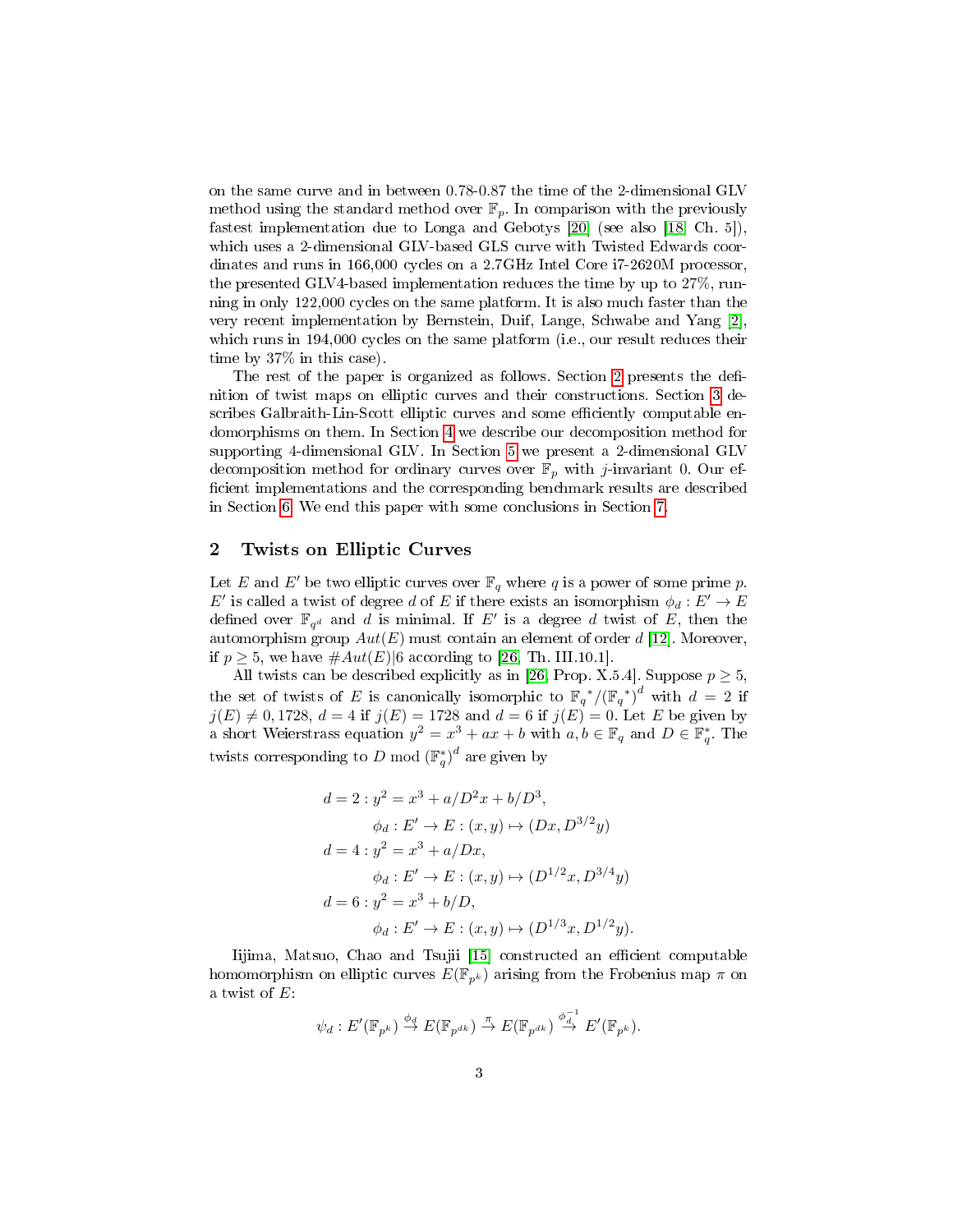### <span id="page-3-0"></span>3 The GLS Elliptic Curves

Galbraith, Lin and Scott [\[7](#page-14-2)[,8\]](#page-14-3) implemented the 2-dimensional GLV method by using an efficiently computable homomorphism on elliptic curves over  $\mathbb{F}_{p^2}$ . They generalized Iijima et al.'s construction as follows:

<span id="page-3-4"></span>**Theorem 1.** [\[7](#page-14-2)[,8\]](#page-14-3) Let E be an elliptic curve defined over  $\mathbb{F}_q$  such that  $\#E(\mathbb{F}_q)$  =  $q+1-t$  and let  $\dot{\phi}:E\to E'$  be a separable isogeny of degree i defined over  $\mathbb{F}_{q^k}$ where E' is an elliptic curve defined over  $\mathbb{F}_{q^m}$  with  $m|k$ . Let  $r|\#E'(\mathbb{F}_{q^m})$  be  $a$ prime such that  $r > i$  and  $r | \# E'(\mathbb{F}_{q^k})$ . Let  $\pi$  be the q-power Frobenius map on E and let  $\hat{\phi}: E' \to E$  be the dual isogeny of  $\phi$ . Define  $\psi = \phi \pi \hat{\phi}$ , then  $\psi \in \mathit{End}_{\mathbb{F}_{q^k}}(E'),$  and for  $P \in E'(\mathbb{F}_{q^k})$  we have  $\psi^k(P) - [i^k]P = \mathcal{O}_{E'}$  and  $\psi^2(P) - [it] \psi(P) + [i^2q] P = \mathcal{O}_{E}.$ 

<span id="page-3-2"></span>**Corollary 1.** [\[7,](#page-14-2)[8\]](#page-14-3) Let  $p > 3$  be a prime. Let u be a non-square in  $\mathbb{F}_{p^2}$ . Define  $a' = u^2 a$  and  $b' = u^3 b$ , then  $E'(\mathbb{F}_{p^2})$  :  $y^2 = x^3 + a'x + b'$  is the quadratic twist of  $E(\mathbb{F}_{p^2})$  and  $\#E'(\mathbb{F}_{p^2}) = (p-1)^2 + t^2$ . Define  $\phi(x,y) = (ux, u^{3/2}y)$  and  $\psi = \phi^{-1}\pi\phi$ . For  $P \in E'(\mathbb{F}_{q^2})[r]$ , we have  $\psi(P)^2 + P = \mathcal{O}_{E'}$ , and  $\psi(P) = [\lambda]P$ where  $\lambda \equiv t^{-1}(p-1) \bmod r$ .

Consider the lattice  $L = \{(x, y) \in \mathbb{Z}^2 : x + y\lambda \equiv 0 \text{ mod } r\}$ . Galbraith et al. used the basis  $\{(t, p-1), (1-p, t)\}\$  of some lattice  $L' \subset L$  to get the 2-dimensional decomposition, with each coefficient bounded by  $(p+1)/\sqrt{2}$ .

Galbraith et al. also described how to get higher dimensional expansions by using elliptic curves  $E$  over  $\mathbb{F}_{p^2}$  with  $\#Aut(E) > 2$ . The basic principle is to use a twist  $\phi: E \to E'$  where  $E'$  is defined over  $\mathbb{F}_{p^2}$  and  $\phi$  is defined over  $\mathbb{F}_{p^{2d}}$ , and not defined over any subfield of  $\mathbb{F}_{p^{2d}}$ , for some even integer  $d \geq 4$ . A natural example is to use twist of degree 6 on elliptic curves with j-invariant 0.

<span id="page-3-3"></span>**Corollary 2.** [\[7,](#page-14-2)[8\]](#page-14-3) Let  $p \equiv 1 \mod 6$  and let  $B \in \mathbb{F}_p^*$ . Define  $E : y^2 = x^3 + B$ . Choose  $u \in \mathbb{F}_{p^{12}}^*$  such that  $u^6 \in \mathbb{F}_{p^2}$  and define  $E': y^2 = x^3 + u^6B$  over  $\mathbb{F}_{p^2}$ . The isomorphism  $\phi: E' \to E$  is given by  $\phi(x,y) = (u^2x, u^3y)$  and is defined over  $\mathbb{F}_{p^{12}}$ . Let  $\psi = \phi^{-1}\pi\phi$ . For  $P \in E'(\mathbb{F}_{p^2})$ , we have  $\psi^4(P) - \psi^2(P) + P = \mathcal{O}_{E'}$ .

Hence the 4-dimensional GLV method can be efficiently applied to these curves. Note that  $-\psi^2$  satisfies the characteristic equation  $x^2 + x + 1 = 0$  and so acts as the standard automorphism  $(x, y) \mapsto (\zeta_3 x, y)$  on  $E'; \psi^3$  satisfies the characteristic equation  $x^2+1=0$  and so acts as the homomorphism in Corollary [1.](#page-3-2)

# <span id="page-3-1"></span>4 4-Dimensional GLV Method on GLS Curves with j-Invariant 0

Let  $E', \psi$  be defined as in Corollary [2,](#page-3-3) and suppose  $r | \# E'(\mathbb{F}_{p^2})$  is prime. We assume that  $\#E'(\mathbb{F}_{p^2})$  is prime or nearly prime, i.e.,  $\log_2 r \approx 2 \log_2 p$ . In the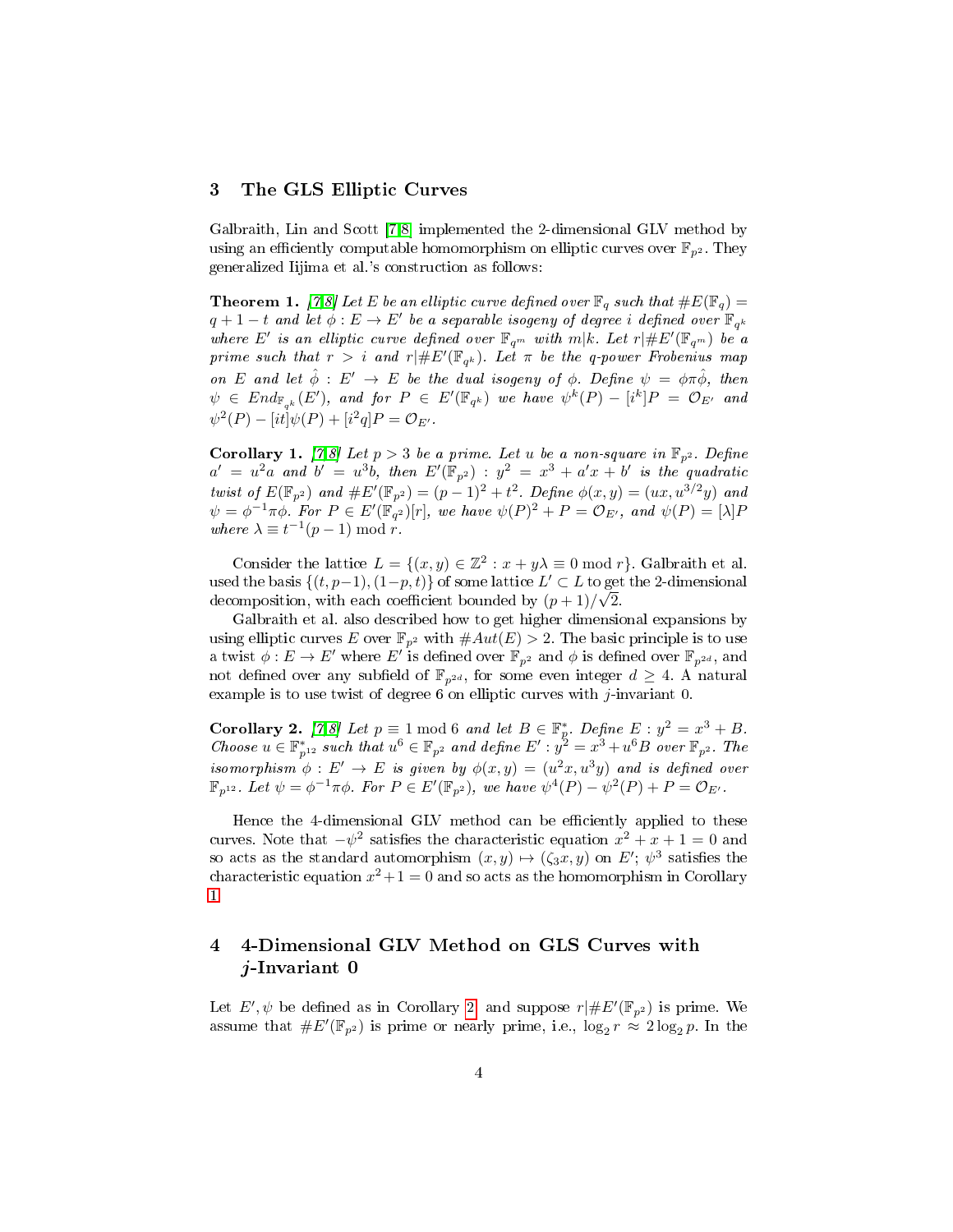following we show how to decompose the scalar  $k$  in suitable coefficients of size  $O(r^{1/4})$ .

Let  $P \in E'(\mathbb{F}_{p^2})$  be a point of order r, and suppose  $\psi(P) = [\lambda]P$  where  $\lambda \in \mathbb{Z}/r\mathbb{Z}$ . Denote  $\langle \cdot, \cdot \rangle$  as the inner product of two vectors. Define vectors  $\Psi = (1, \psi, \psi^2, \psi^3), \Lambda = (1, \lambda, \lambda^2, \lambda^3), \text{ and lattice } L = \{(k_0, k_1, k_2, k_3) \in \mathbb{Z}^4 :$  $\langle (k_0, k_1, k_2, k_3), \Lambda \rangle \equiv 0 \bmod r$ . Let  $\{v_0, v_1, v_2, v_3\}$  be a basis for lattice L', where  $0 \subset L' \subseteq L$ . By Babai rounding method, we can decompose the scalar k as  $k \equiv \langle (k_0, k_1, k_2, k_3), \Lambda \rangle \bmod r$ , where  $\max_i \{|k_i|\} \leq 2 \max_i \{ \|\mathbf{v_i}\| \}.$ 

In order to find a proper lattice basis  $\{v_0, v_1, v_2, v_3\}$  that satisfies the upper bound  $\max_i \{\|\mathbf{v_i}\|\} = O(r^{1/4})$ , we first study the relations among the characteristic p, the group order r and the Frobenius trace t on our targeted elliptic curves.

<span id="page-4-0"></span>**Lemma 1.** Let n be an integer, then the binary quadratic form  $x^2 + xy + y^2 = n$ has  $6M(n)$  integral solutions, where  $M(n) = \#\{k : k | n, k \equiv 1 \mod 3\} - \#\{k : k \}$  $k|n, k \equiv 2 \mod 3$ .

*Proof.* Since the discriminant of the binary quadratic form is  $-3$  and the number of classes  $h(-3) = 1$ , from Theorem 1 in [\[14,](#page-14-12) Ch. 12.4] we can obtain that the number of integral solutions is  $6\Sigma_{k|n}(\frac{-3}{k})$ , where  $(\cdot)$  is the Kronecker symbol. It follows that  $6\Sigma_{k|n}(\frac{-3}{k}) = 6M(n)$  by the definition of Kronecker symbol.  $\square$ 

<span id="page-4-1"></span>**Lemma 2.** Let p be prime. If the equation  $x^2 + xy + y^2 = p$  has one integral solution, then there exist exactly 12 integral solutions.

*Proof.* Let  $T = \{(x, y) \in \mathbb{Z}^2 : x^2 + xy + y^2 = p\}$ . If  $(a, b) \in T$ , then T is not an empty set, which implies that  $p \equiv 1 \mod 3$ . By Lemma [1,](#page-4-0)  $\#T = 12$ . We can easily verify that

$$
T' = \{(a, b), (-a, -b), (b, a), (-b, -a),(a + b, -a), (-a - b, a), (-a, a + b), (a, -a - b),(a + b, -b), (-a - b, b), (-b, a + b), (b, -a - b)\}
$$

is also a set of solutions for  $x^2 + xy + y^2 = p$ . Since p is prime, we must have  $gcd(a, b) = 1$ . Then the vectors in T' are pairwise different, and thus  $T = T'$ .  $\Box$ 

For counting the rational points on our targeted curves, we have the next theorem.

<span id="page-4-2"></span>**Theorem 2.** [\[16,](#page-14-13) Ch. 18.3, Th. 4] Let  $p \geq 5$  be prime and  $p \nmid B$ . Consider the elliptic curve  $E: y^2 = x^3 + B$  over  $\mathbb{F}_p$ . If  $p \equiv 2 \mod 3$  then  $\#E(\mathbb{F}_p) = p + 1$ . If  $p \equiv 1 \mod 3$  let  $p = \pi \overline{\pi}$  with  $\pi \in \mathbb{Z}[\omega]$  and  $\pi \equiv 2 \mod 3$ . Then

#E(Fp) = p + 1 + ( 4B π ) 6 <sup>π</sup> + (4<sup>B</sup> π ) 6 π.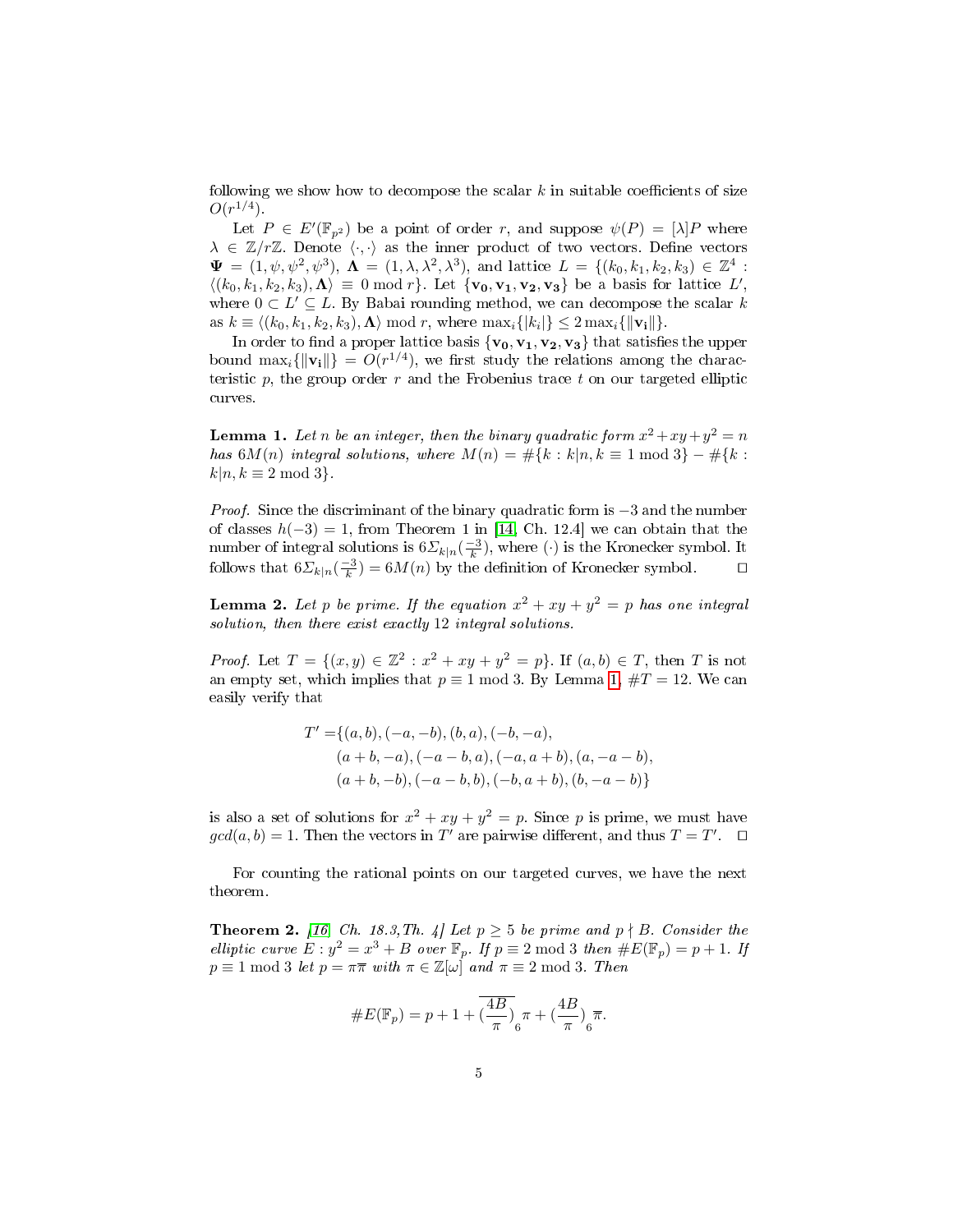If  $p \equiv 1 \mod 3$ , by the construction in Lemma [2,](#page-4-1) we can find one integral solution  $(a, b) \in T$  such that  $a \equiv 2 \mod 3$ ,  $b \equiv 0 \mod 3$ . So we can choose  $\pi = a - b\omega$  in Theorem [2,](#page-4-2) and then  $p = \pi \overline{\pi} = a^2 + ab + b^2$ . Hence there are six cases of Frobenius trace  $t = -\left(\frac{4B}{\pi}\right)_6 \pi - \left(\frac{4B}{\pi}\right)_6 \overline{\pi}$  given by

$$
t = \pm (a + 2b), \pm (2a + b), \pm (a - b).
$$

 $\#E'(\mathbb{F}_{p^2})$  can be computed through [\[12,](#page-14-11) Prop. 8]. For example, if  $t = p + 1$  $1 - \#E(\mathbb{F}_p) = a + 2b$ , we can obtain that  $\#E'(\mathbb{F}_{p^2}) = (p-1)^2 + (2a+b)^2$  or  $\#E'(\mathbb{F}_{p^2}) = (p-1)^2 + (a-b)^2$ . In fact, if we assume that  $\#E'(\mathbb{F}_{p^2})$  is prime or nearly prime, there are only three cases of  $#E'(\mathbb{F}_{p^2})$  given by

<span id="page-5-0"></span>
$$
r_1(a,b) = (p-1)^2 + (a+2b)^2,
$$
  
\n
$$
r_2(a,b) = (p-1)^2 + (2a+b)^2,
$$
  
\n
$$
r_3(a,b) = (p-1)^2 + (a-b)^2.
$$

By Theorem [1](#page-3-4) we have  $\psi^4 - \psi^2 + 1 = 0$  and  $\psi^2 - t\psi + p = 0$ , and the following proposition can be defined.

**Proposition 1.** Let notation be as above. Suppose that  $p = a^2 + ab + b^2$ , where  $a, b \in \mathbb{Z}, a \equiv 2 \mod 3, b \equiv 0 \mod 3$ . For (1)  $\#E'(\mathbb{F}_{p^2}) = r_1(a, b)$ , define  $\lambda' \equiv a(1-p)(b^2 + 2ab + 1)^{-1} \mod r$ ; (2)  $#E'(\mathbb{F}_{p^2}) = r_2(a, b)$ , define  $\lambda' \equiv b(1-p)(a^2 + 2ab + 1)^{-1} \mod r$ ; (3)  $\#E'(\mathbb{F}_{p^2}) = r_3(a, b)$ , define  $\lambda' \equiv (bp - a)(b^2 + 2ab - 1)^{-1} \mod r$ . Then  $\lambda'$  satisfies  $\lambda'^4 - {\lambda'}^2 + 1 \equiv 0 \bmod r$ . Moreover, there exists some  $i \in$  $(\mathbb{Z}/12\mathbb{Z})^*$  such that  $\psi^i(P) = [\lambda']P$ .

Proof. We only give the detailed proof for case (1), the other two cases are analogous. Let  $x = a(1-p)$ ,  $y = b^2 + 2ab + 1$ ,  $f = x^4 - x^2y^2 + y^4$ . Since  $r \mid \#E'(\mathbb{F}_{p^2})$ ,  $gcd(y, r) = 1$  and

$$
f = r_1(a, b) \cdot (a^8 + 2a^7b + 3a^6b^2 - 3a^6 + 2a^5b^3 - 6a^5b + a^4b^4 + 2a^4 - 10a^4b^2 - 4a^3b^3 + 2a^3b - a^2b^4 + 11a^2b^2 + 6ab^3 + 6ab + b^4 + 2b^2 + 1).
$$

We obtain that  $\lambda' \equiv y^{-1}x \pmod{r}$  satisfies  $\lambda'^4 - {\lambda'}^2 + 1 \equiv 0 \bmod{r}$ . Moreover, since  $\psi^4(P) - \psi^2(P) + P = \mathcal{O}_{E'}$ , there must exist some  $i \in (\mathbb{Z}/12\mathbb{Z})^*$  such that  $\psi^i(P) = [\lambda]$  $\Box$   $P$ .

For convenience, we assume that  $\lambda = \lambda'$  in the following. Otherwise we can replace  $\psi$  with some  $\psi^i$ , where  $i \in (\mathbb{Z}/12\mathbb{Z})^*$ .

Proposition 2. Let notation be as above. For (1)  $\overline{\#E}'(\mathbb{F}_{p^2}) = r_1(a, b), \text{ define } \mathbf{v} = (1, -a, 0, -b);$ (2)  $#E'(\mathbb{F}_{p^2}) = r_2(a, b)$ , define  $\mathbf{v} = (1, -b, 0, -a)$ ; (3)  $\#E'(\mathbb{F}_{p^2}) = r_3(a, b)$ , define  $\mathbf{v} = (1, -a - b, 0, a)$ . Then  $\langle \mathbf{v}, \mathbf{\Lambda} \rangle = 0$ .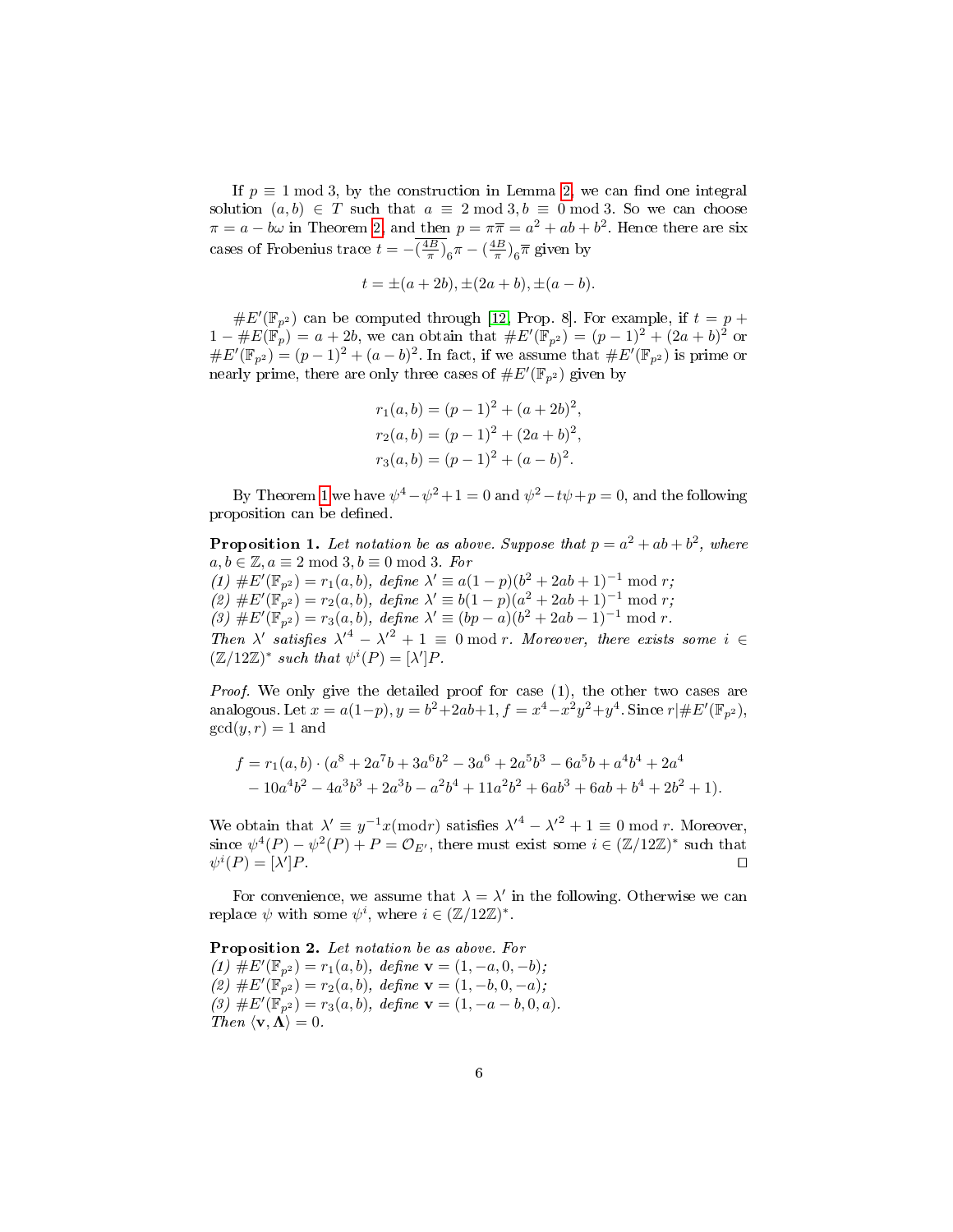*Proof.* We only give proof for case (1); the other two cases are analogous. Let  $x, y$  be defined as in Proposition [1.](#page-5-0) Since

$$
y^{3}\langle \mathbf{v}, \mathbf{\Lambda} \rangle = r_{1}(a, b) \cdot (a^{5}b + a^{4}b^{2} - 2a^{3}b + a^{3}b^{3} + a^{2}b^{2} + 4ab + b^{2} + 1),
$$

it follows that  $\langle v, \Lambda \rangle \equiv 0 \bmod r$ .

<span id="page-6-0"></span>**Proposition 3.** Let notation be as above. Define the matrix

$$
A = \begin{bmatrix} 0 & 1 & 0 & 0 \\ 0 & 0 & 1 & 0 \\ 0 & 0 & 0 & 1 \\ -1 & 0 & 1 & 0 \end{bmatrix}
$$

,

and vectors  $\mathbf{v_i} = \mathbf{v} A^i$ ,  $i = 0, \ldots, 3$ . Then  $\{v_0, v_1, v_2, v_3\}$  is a basis for a sublattice of L.

*Proof.* We only give proof for the case  $\#E'(\mathbb{F}_{p^2}) = r_1(a, b)$ ; the other two cases are analogous. Because  $\langle \mathbf v_{\mathbf i}, \mathbf \Lambda \rangle = 0,$  we have  $\mathbf v_{\mathbf i} \in L$ . Since  $\det(\mathbf v_{\mathbf 0}, \mathbf v_{\mathbf 1}, \mathbf v_{\mathbf 2}, \mathbf v_{\mathbf 3}) \neq 0$ 0, we define lattice  $L' = \mathbf{v_0}\mathbb{Z} + \mathbf{v_1}\mathbb{Z} + \mathbf{v_2}\mathbb{Z} + \mathbf{v_3}\mathbb{Z}$ , and then  $L' \subseteq L$ .

Note that  $\det(\mathbf{v_0}, \mathbf{v_1}, \mathbf{v_2}, \mathbf{v_3}) = \#E'(\mathbb{F}_{p^2})$ , thus L' is a sublattice of  $\mathbb{Z}^4$  of index  $r_1(a, b)$ . If  $r = \#E'(\mathbb{F}_{p^2})$ , we have  $L' = L$ .

**Theorem 3.** For any integer  $k \in [1, r)$ ,  $\{ \mathbf{v_0}, \mathbf{v_1}, \mathbf{v_2}, \mathbf{v_3} \}$  induces a  $4$  -dimensional **Theorem 3.** For any integer  $\kappa \in [1, r]$ ,  $\{v_0, v_1, v_2, v_3\}$  induces a 4-dimensional GLV decomposition  $k \equiv k_0 + k_1 \lambda + k_2 \lambda^2 + k_3 \lambda^3 \mod r$ , with  $\max_{i} \{|k_i|\} \leq 2\sqrt{2p} =$ GLV aecomp<br> $O(2\sqrt{2}r^{1/4}).$ 

*Proof.* We only give proof for the case  $\#E'(\mathbb{F}_{p^2}) = r_1(a, b)$ ; the other two cases are analogous. By Proposition [3,](#page-6-0) we have

$$
\mathbf{v_0} = \mathbf{v} = (1, -a, 0, -b), \mathbf{v_1} = \mathbf{v}A = (b, 1, -a - b, 0),
$$
  

$$
\mathbf{v_2} = \mathbf{v}A^2 = (0, b, 1, -a - b), \mathbf{v_3} = \mathbf{v}A^3 = (a + b, 0, -a, 1).
$$

Since  $|a - b| \ge 1$ , we have that  $|ab| \le (a^2 + b^2 - 1)/2$  and

$$
p = a2 + b2 + ab \ge a2 + b2 - (a2 + b2 - 1)/2 = ||\mathbf{v}_0||2/2.
$$

Thus  $\|\mathbf{v_0}\| \leq \sqrt{2p}$ .

Note that  $(-a, -b), (b, -a - b), (a + b, -a)$  all satisfy the quadratic form  $x^2 +$ Note that  $(-a, -b)$ ,  $(a, -a-b)$ ,  $(a+b, -a)$  and satisfy the quadrative  $xy + y^2 = p$  by Lemma [2.](#page-4-1) We have  $||\mathbf{v}_i|| \leq \sqrt{2p}$ ,  $i = 0, ..., 3$ . Thus

$$
\max_{i} \{|k_i|\} \le 2 \max_{i} \{\|\mathbf{v_i}\|\} \le 2\sqrt{2p} = O(2\sqrt{2}r^{1/4}).
$$

**Remark 1.** The 4 dimensional decomposition for GLS curves with  $j$ -invariant 1728 can be done in a similar way. In this case we find that the integral solutions of quadratic form  $t^2 + s^2 = p$  induce a natural decomposition with coefficients of size  $O(2r^{1/4}) < 2\sqrt{p+1}$ . Here we omit the details.

 $\Box$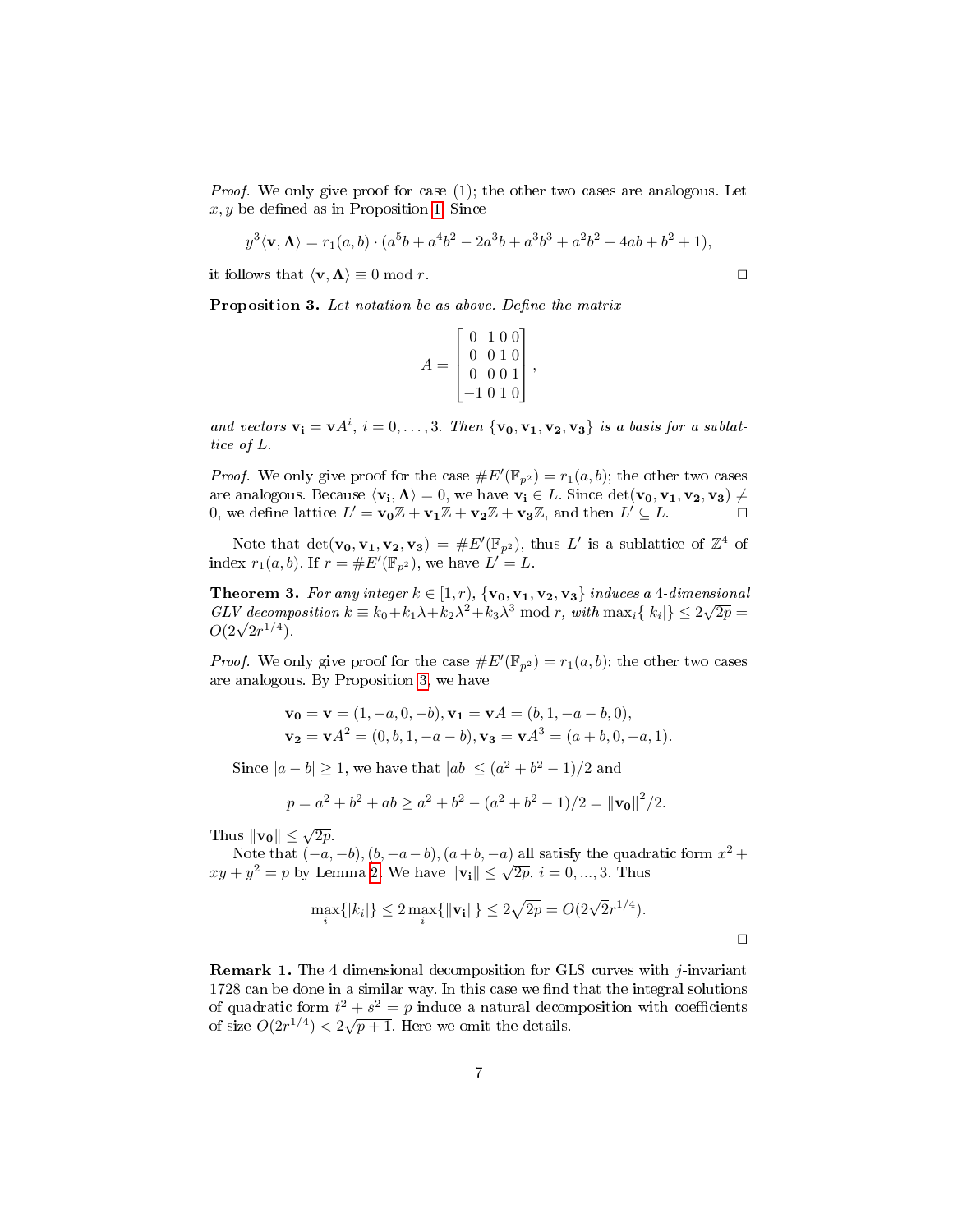# <span id="page-7-0"></span>5 2-Dimensional GLV Method on Ordinary Curves with j-Invariant 0

For comparison, we also consider ordinary elliptic curves over  $\mathbb{F}_p$  with j-invariant 0. Let  $p \equiv 1 \bmod{3}$  be prime and  $E(\mathbb{F}_p)$  :  $y^2 = x^3 + B$  be such an ordinary elliptic curve. Also, let  $r| \# E(\mathbb{F}_p)$  and  $r > 2\sqrt{\# E(\mathbb{F}_p)}$  be prime.

There is a standard automorphism  $\psi(x, y) = (\zeta_3 x, y) = [\lambda](x, y)$  on this elliptic curve. For  $P \in E(\mathbb{F}_p), \psi^2(P)+\psi(P)+P=\mathcal{O}_E$ . Thus  $\lambda^2+\lambda+1 \equiv 0 \bmod r$ , which implies that  $r \equiv 1 \mod 3$ .

Two-dimensional GLV decomposition methods for this case have been proposed in [\[17,](#page-14-6)[23](#page-14-7)[,25\]](#page-14-8). Here we extend Brown, Myers and Solinas's decomposition method for "compact curves" to decompose the scalar. They regarded  $\psi$  as the the final root of unity  $\omega = (-1 + \sqrt{-3})/2 \in \mathbb{C}$ , and considered decomposing k in the algebraic integer ring  $\mathbb{Z}[\omega]$ .

The **Round** operation defined in [\[5\]](#page-13-1) as

**Round**[
$$
s + z\omega
$$
] :=  $[(|s + z| + |2s - z| + 2)/3]$   
+  $|(|s + z| + |2z - s| + 2)/3| \cdot \omega$ ,

rounds an element  $s + z\omega \in \mathbb{Q}[\omega]$  to the closest element of  $\mathbb{Z}[\omega]$  with Euclidean distance  $\leq 1/\sqrt{3}$ , which, essentially, is a tool to solve the closest vector problem in some lattice of  $\mathbb{Z}[\omega]$ .

<span id="page-7-1"></span>**Lemma 3.** Let notation be as above. If there exist  $a, b \in \mathbb{Z}$  such that  $a^2 + ab +$  $b^2 = r$ , then for  $P \in E(\mathbb{F}_p)[r]$ , either  $(a - b\psi)(P) = \mathcal{O}_E$  or  $(b - a\psi)(P) = \mathcal{O}_E$ .

*Proof.* It easily follows since  $a - b\lambda \equiv 0 \mod r$  or  $b - a\lambda \equiv 0 \mod r$ .

Since  $r \equiv 1 \mod 3$ , by Cornacchia algorithm [\[6,](#page-14-10) Alg. 1.5.3] we can get an integral solution  $(x, y)$  to the equation  $x^2 + 3y^2 = 4r$  such that  $a = (x+y)/2$  and  $b = -y \ (a, b \in \mathbb{Z})$  satisfy  $a^2 + ab + b^2 = r$ . In practice, we usually choose elliptic curves generated by the complex multiplication method such that  $\#E(\mathbb{F}_p) = r$ . In the parameter generation stage we have  $4p = 3s^2 + t^2$  for some  $s, t \in \mathbb{Z}$ . Then we obtain  $a = (t + s - 2)/2$  and  $b = -s$ , which satisfy  $a^2 + ab + b^2 = r$ .

By Lemma [3](#page-7-1) and the property of the Round operation, we obtain the next result.

<span id="page-7-2"></span>**Theorem 4.** Let notation be as above and  $P \in E(\mathbb{F}_p)[r]$ . If  $(a - b\psi)(P) = \mathcal{O}_E$ and  $k - (a - b\omega)$  **Round**  $[k/(a - b\omega)] = k_1 + k_2\omega$ , then  $[k]P = [k_1]P + [k_2]\psi(P)$ , where  $\max\{|k_1|, |k_2|\} \leq 2\sqrt{r}/3$ .

Compared with the previous results in [\[17](#page-14-6)[,23](#page-14-7)[,25\]](#page-14-8), we observe that our upper bound in Theorem [4](#page-7-2) is better. Actually, this bound is optimal for these curves and endomorphism, according to the special case of equilateral triangle in Sica, Ciet and Quisquater's work [\[25,](#page-14-8) Lemma 2].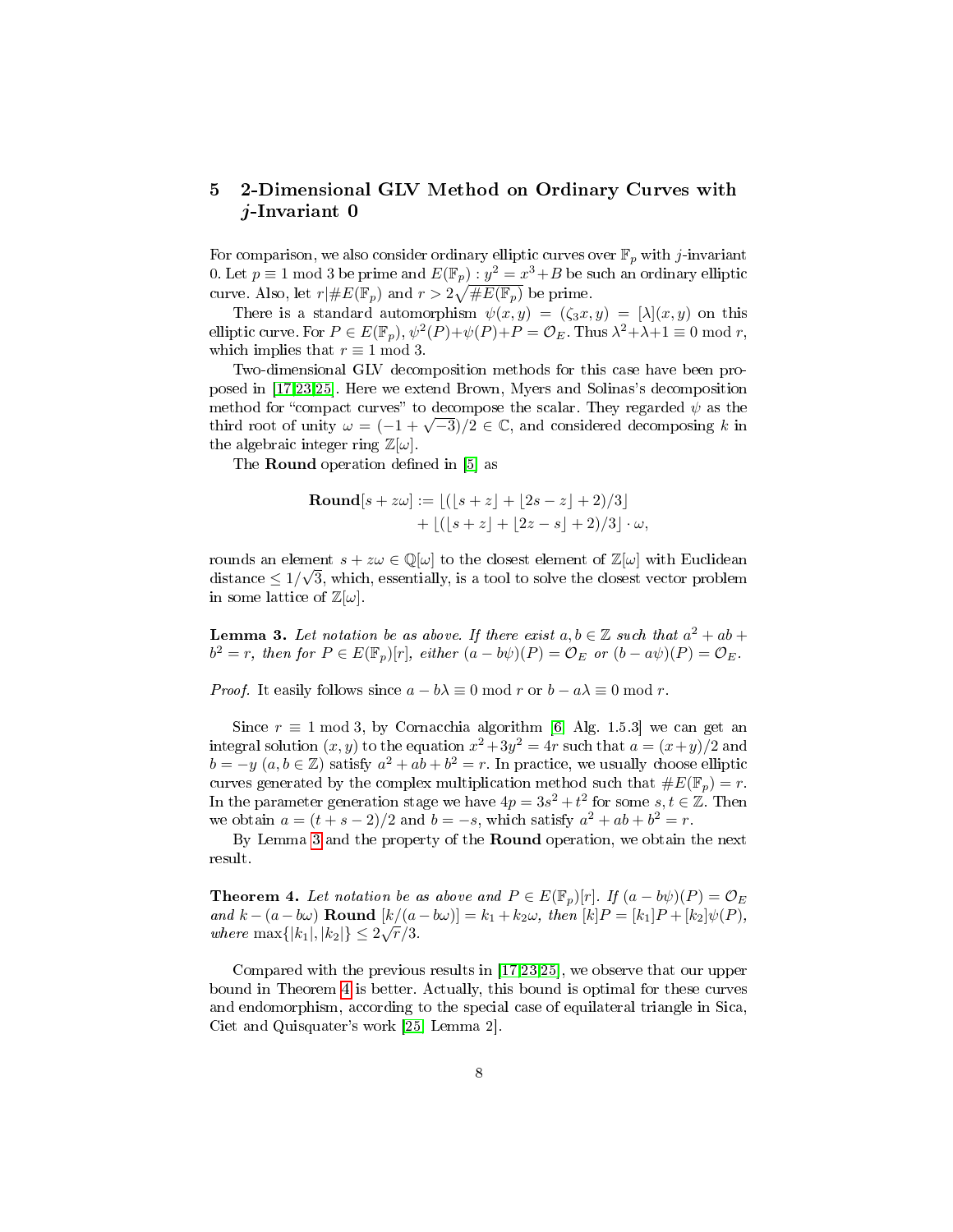## <span id="page-8-0"></span>6 Performance Evaluation

In this section, we evaluate the performance of different variants of the GLV method in practice. The main objective is to determine the gain obtained with the use of GLS curves with *j*-invariant 0 exploiting the 4-dimensional GLV method. We describe an efficient parameter selection, carry out the corresponding operation count and present timings when computing a variable-scalar variable-point scalar multiplication at the 128-bit security level on representative  $x86-64$  processors. We compare results of  $four$  efficient alternatives based on: a GLS curve with j-invariant 0 using 4-dimensional GLV; a GLS curve with j-invariant 0 using 2-dimensional GLV; a GLS curve with Twisted Edwards coordinates using 2-dimensional GLV; and an ordinary j-invariant 0 curve using 2-dimensional GLV.

#### <span id="page-8-2"></span>6.1 Curves

<span id="page-8-1"></span>GLS curve with  $j$ -invariant 0 using 4-dimensional GLV. In this case, we use the elliptic curve given by the equation

$$
E'_1: y^2 = x^3 + u \cdot 7 \tag{1}
$$

defined over  $\mathbb{F}_{p_1^2}$ , where  $p_1 = 2^{128} - 40557$ ,  $u \in \mathbb{F}_{p_1^2}$  and  $\#E'_1(\mathbb{F}_{p_1^2}) = 0$ xFFFFF FFFFFFFFFFFFFFFFFFFFFFEC327FF5BF96F8A8A7FFFE37C5E4F5FA9A 8CD is a 256-bit prime. We have that  $p_1 = a^2 + ab + b^2$ ,  $a = -5328132332142$ 06943 and  $b = 18707378648059847118$ , where  $a \equiv 2 \mod 3$ ,  $b \equiv 0 \mod 3$ . Note that  $p_1 \equiv 3 \mod 8$  and hence  $\mathbb{F}_{p_1^2} = \mathbb{F}_{p_1}[i]$ , where  $i^2 = -1$ . Let  $u = 1 + i$  and  $\xi = 45401944847829159044964786890828045383 \; (\xi^3 \equiv 1 \bmod p_1).$  The homomorphism on affine points of  $E'_1$  is given by

$$
\psi(x, y) = (w^2 x^p, w^3 y^p) = [\lambda](x, y),
$$

where

 $w=\xi^2 u^{(1-p)/6}=274247897208633065225091197380782857056+2742478972$ 08633065225091197380782857056i,

 $\lambda = a(1-p)(b^2 + 2ab + 1)^{-1} \mod r$ 

 $= 426408418061806223086189537530769555908320353659075508641649191$ 26143300965390.

The 4-dimensional GLV decomposition is described in Section [4.](#page-3-1)

GLS curve with  $j$ -invariant 0 using 2-dimensional GLV. In this case, we also use curve equation [\(1\)](#page-8-1) defined over  $\mathbb{F}_{p_1^2}$  with  $\psi_1 = \psi^3$  to get a 2-dimensional GLV expansion using Galbraith et al.'s techniques [\[7,](#page-14-2)[8\]](#page-14-3).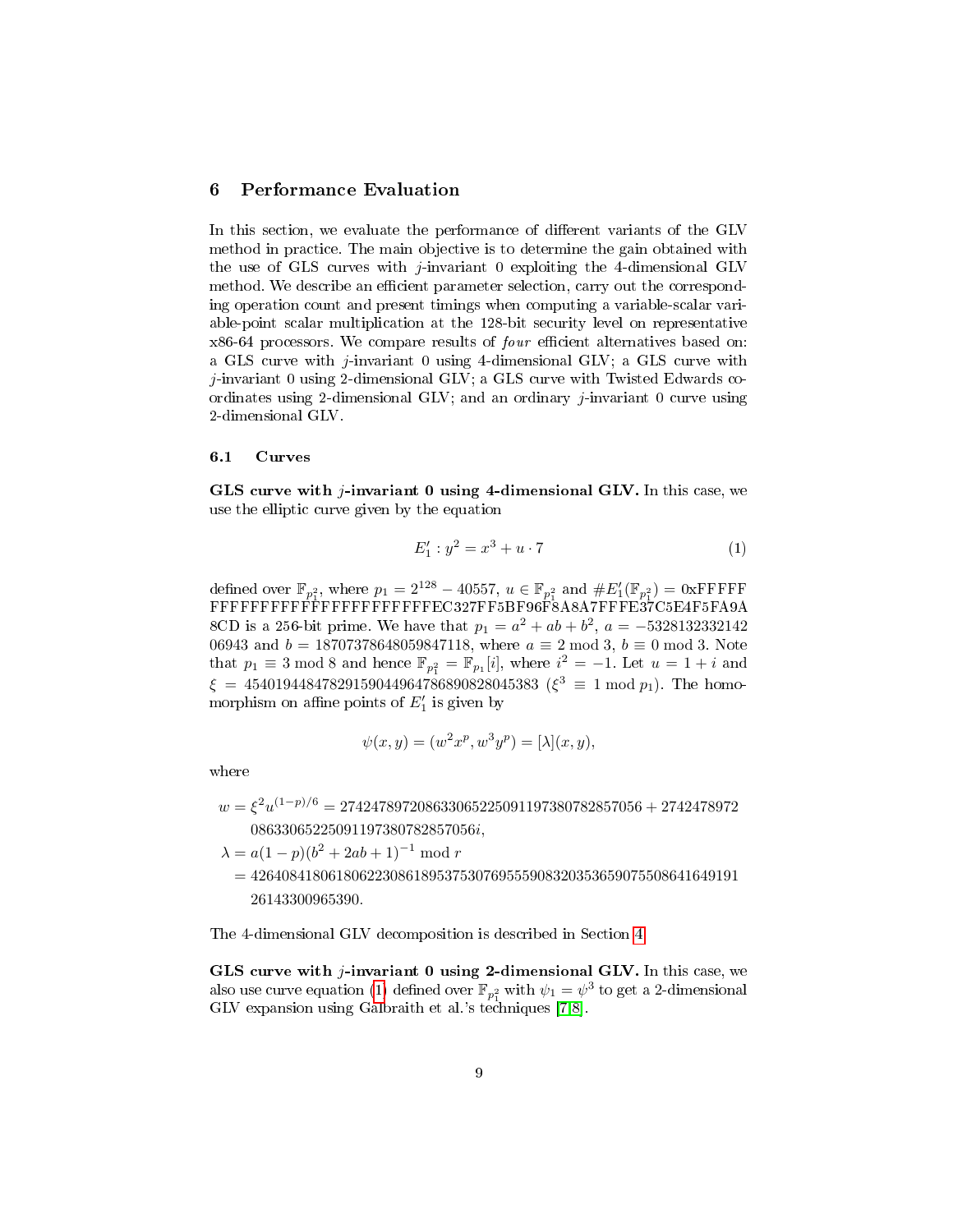GLS curve with Twisted Edwards coordinates using 2-dimensional GLV. For this case, we use the elliptic curve given by the equation

$$
E'_2: -ux^2 + y^2 = 1 + 109ux^2y^2 \tag{2}
$$

defined over  $\mathbb{F}_{p_2^2}$  with the Mersenne prime  $p_2 = 2^{127} - 1$ ;  $u = 2 + i \in \mathbb{F}_{p_2^2}$  is nonsquare. Also, #E<sup>0</sup> 2 (Fp<sup>2</sup> ) = 0xFFFFFFFFFFFFFFFFFFFFFFFFFFFFFFFA626  $1414 \text{CODC}87 \text{D3CE}9B68 \text{E3B}09 \text{E01A5} = 4r$ , where r is a 252-bit prime. Note that the same curve is used in [\[20\]](#page-14-4).

Ordinary curve with  $j$ -invariant 0 using 2-dimensional GLV. For this case, we use the elliptic curve given by the equation

$$
E_3: y^2 = x^3 + 5 \tag{3}
$$

defined over  $\mathbb{F}_{p_3}$  with the pseudo-Mersenne prime  $p_3 = 2^{256} - 1539$ . Also, #E3(Fp<sup>3</sup> ) = 0xFFFFFFFFFFFFFFFFFFFFFFFFFFFFFFFEF95AE576CE7C 6CCA38E2B32E6FB6214B, which is a 256-bit prime. The 2-dimensional GLV decomposition method is described in Section [5.](#page-7-0)

#### 6.2 Operation Count and Timings

For all implementations using the curves above we apply the interleaving method (INT) [\[11,](#page-14-14) Alg. 3.51] to perform the multi-scalar multiplication with dimension *m*, where  $m = 2, 4$ . To compute  $[k]P = \sum_{i} [k_i] \psi^{i}(P)$  where  $i = \{0, 1, ..., m - 1\}$ and  $P$  is a variable point, we use the (fractional) width-w non-adjacent form (denoted by  $(f)$ *wNAF*) representation of each  $k_i$ , where  $\log_2 |k_i| \approx \log_2 |k|/m$ . In this case we need to precompute  $P_j = [j]P$  and  $[j]\psi^i(P) = \psi^i(P_j)$  for  $j = \{1, 3, 5, ..., t\}$  and  $i = \{1, 2, ..., m - 1\}$ . Denote by DBL, mADD and ADD the cost of performing point doubling, mixed addition and addition on a given curve, respectively. Denote by *Precomp* the cost of precomputing  $P_i = [j]P$  and  $[j]\psi^{i}(P) = \psi^{i}(P_j)$ . The expected cost of computing  $[k]P$  is approximately

$$
\log_2 |k| \cdot ((\frac{2}{t+1}) \cdot \delta_{fw\text{-NAF}} \cdot \text{mADD} + (\frac{t-1}{t+1}) \cdot \delta_{fw\text{-NAF}} \cdot \text{ADD} + \frac{1}{m} \cdot \text{DBL}) + Precomp,
$$

where  $\delta_{fw\text{NAF}} = (\lfloor \log_2 t \rfloor + (t+1)/(2^{\lfloor \log_2 t \rfloor}) + 1)^{-1}$ .

The costs of mADD, ADD and DBL depend on the chosen coordinate system. In the following, we assume that the costs of multiplication by 2, division by 2 and subtraction are roughly equivalent to addition for simplification purposes. For the case of elliptic curves with  $j$ -invariant 0 we use Jacobian coordinates. A state-of-the-art doubling formula can be found in Longa [\[18,](#page-14-5) formula (6.7)], which involves 3 multiplications, 4 squarings and 7 additions (note that line evaluation operations are not considered). Addition formulas are taken from [\[11\]](#page-14-14). Point addition involves 11 multiplications, 3 squarings and 7 additions  $(Z_j^2$  and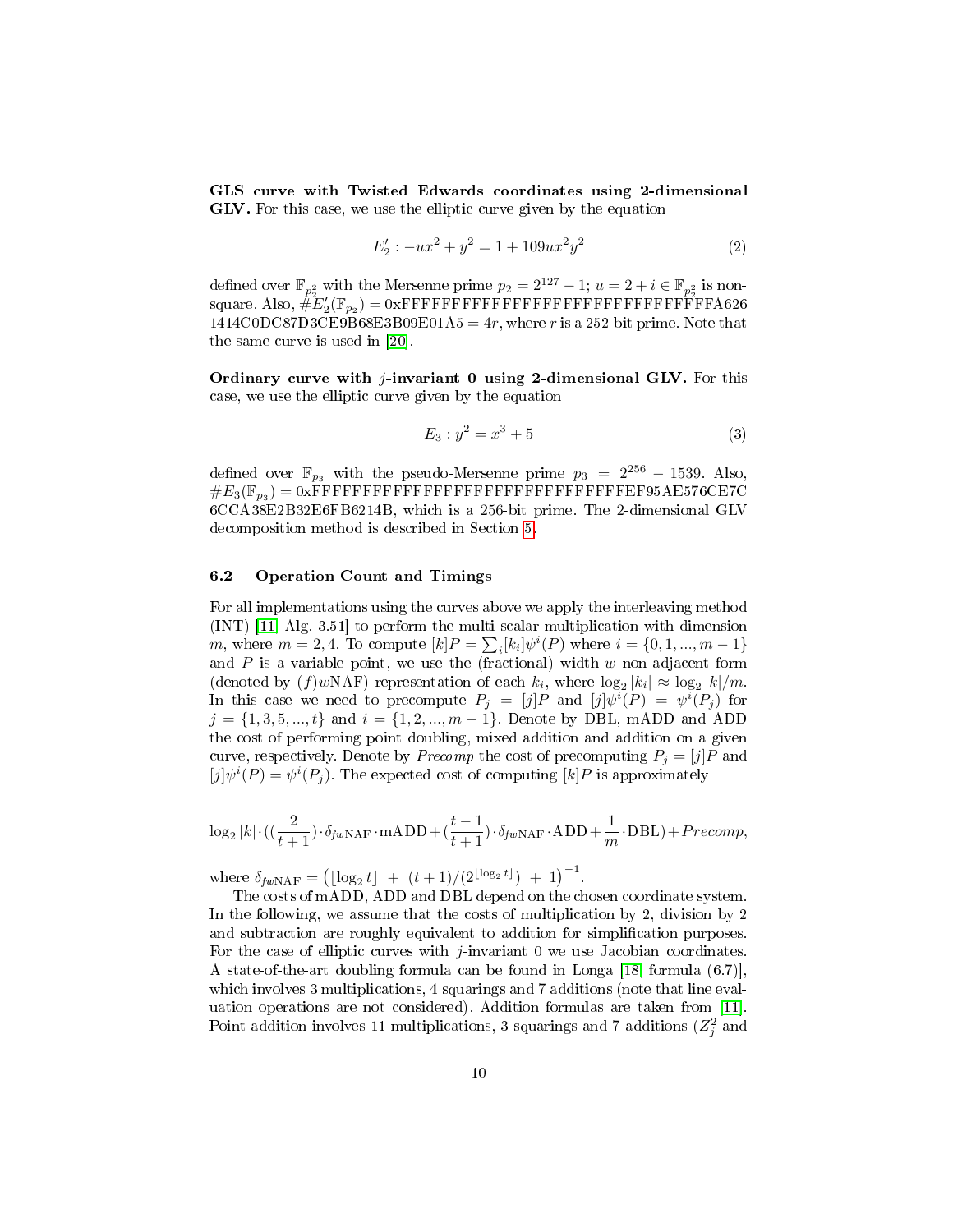$Z_j^3$  are precomputed), and mixed addition involves 8 multiplications, 3 squarings and 7 additions. For the case of Twisted Edwards curves we use mixed homogeneous/extended homogeneous coordinates [\[13\]](#page-14-15). Formulas considered in this work can be found in [\[18,](#page-14-5) Appendix B1]. Point doubling involves 4 multiplications, 3 squarings and 7 additions; point addition involves 9 multiplications and 9 additions; and mixed addition involves 8 multiplications and 9 additions (considering that the cost of a multiplication with the curve parameter  $u$  is approx. equivalent to 2 additions).

Interestingly enough the LM precomputation scheme [\[21\]](#page-14-16) also applies to curves with  $j$ -invariant 0. Since inversion in the quadratic extension field is not so expensive, we use the scheme that converts precomputation points to affine (cost given by [\[18,](#page-14-5) formula (3.6)]) for the GLS curves over  $\mathbb{F}_{p_1^2}$ . In the case of the ordinary curve over  $\mathbb{F}_{p_3}$  precomputed points are left in Jacobian coordinates (cost given by [\[18,](#page-14-5) formula (3.4)]). For the 2- and 4-dimensional GLV method on  $\text{GLS}$  curves we need to compute 1 and 3 tables with the form  $[j] \psi^i(P) = \psi^i(P_j),$ respectively. In these cases each multiplication by  $\psi$  costs approx. 2 multiplications and 1 addition. Since we set  $t = 13$  (optimal), the cost is given by 14 multiplications and 7 additions in the 2-dimensional case and 42 multiplications and 21 additions in the 4-dimensional case. The total cost of Precomp is then 69 multiplications, 17 squarings, 56 additions and 1 inversion for dimension 2 and 97 multiplications, 17 squarings, 70 additions and 1 inversion for dimension 4. For the ordinary curve using 2-dimensional GLV, the cost of multiplying by  $\psi$  is approx. one multiplication. Since in this case  $t = 15$  (optimal), the cost of computing  $[j] \psi^{i}(P) = \psi^{i}(P_j)$  is given by 8 multiplications. Then the total cost of Precomp is 52 multiplications, 25 squarings and 56 additions. For Twisted Edwards we follow a traditional precomputation scheme (see details in [\[18,](#page-14-5) Sec. 5.6.2]). To compute the table  $[j]\psi^{i}(P) = \psi^{i}(P_j)$  with  $t = 15$  (optimal) one needs 7 multiplications with  $\psi$  on projective points, each costing approx. 4 multiplications, 1 squaring and 1.5 additions; and one multiplication with  $\psi$ on an affine point, costing 2 multiplications and 1 addition. Thus the cost is  $30$ multiplications, 7 squarings and 11.5 additions; and the total cost of Precomp is 97 multiplications, 9 squarings and 80.5 additions.

Finally, at the end of point multiplication the result should be converted to affine. This cost is given by 1 inversion, 3 multiplications and 1 squaring in those cases using Jacobian coordinates; and 1 inversion and 2 multiplications in the case using Twisted Edwards coordinates.

Table 1 summarizes operation counts of the four implementations using the curves described in Section [6.1.](#page-8-2) The notation  $m\text{GLV}+\text{INT}$  means interleaving using  $(f)$ wNAF with  $(t+1)/2$  precomputed points and the m-dimensional GLV method. M, S, A and I denote multiplication, squaring, addition and inversion over  $\mathbb{F}_p$ , and m, s, a and i denote the same operations over  $\mathbb{F}_{p^2}$ .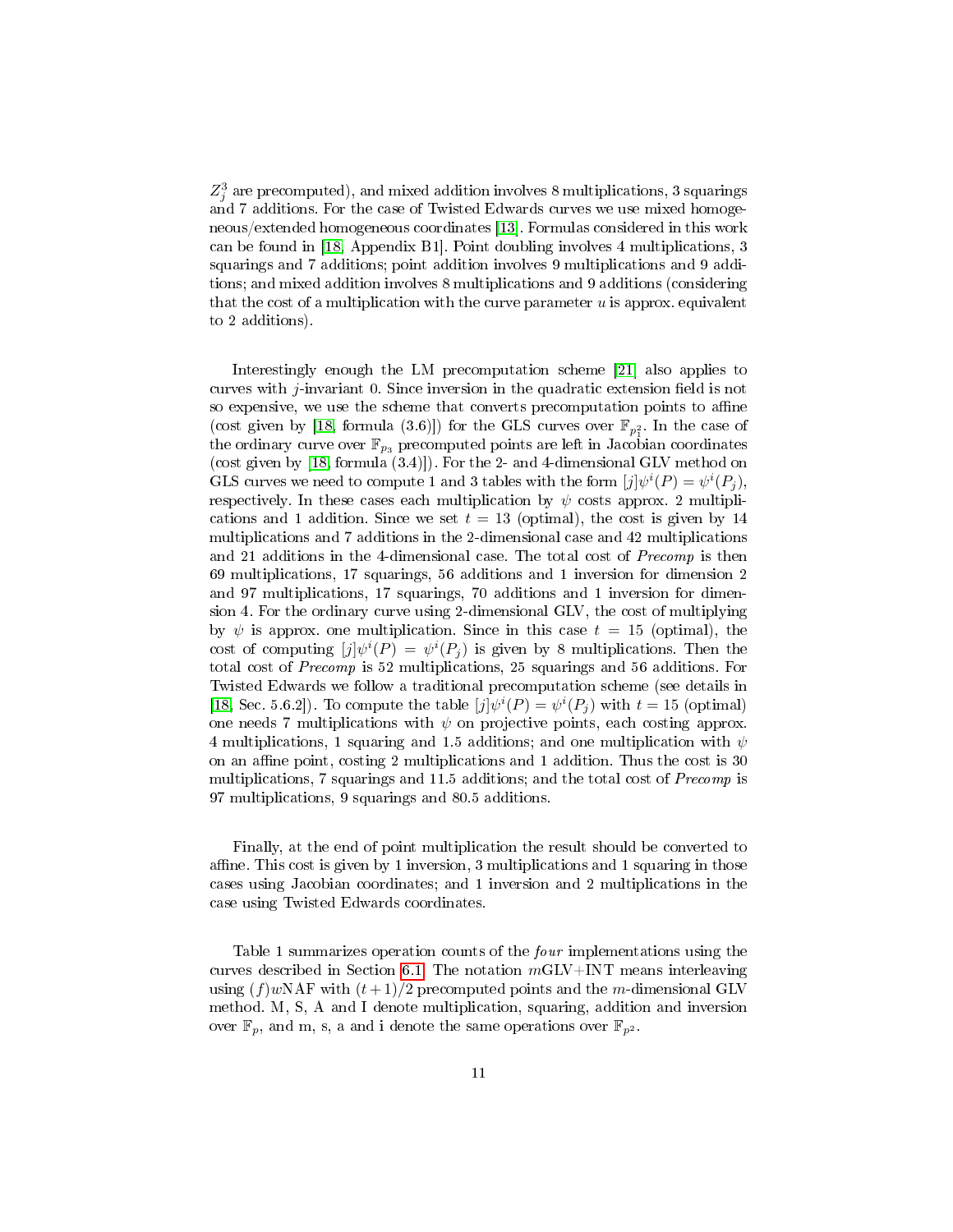Table 1. Point multiplication operation count, 128-bit security level

| $_{\rm Curve}$                                                    | Method                              | Operation Count                                          |
|-------------------------------------------------------------------|-------------------------------------|----------------------------------------------------------|
| $E'_1(\mathbb{F}_{p_1^2})$ 128-bit p                              | $4$ GLV $+$ INT, 7pts.              | $648.0 \text{m} + 407.5 \text{s} + 829.5 \text{a} + 21$  |
| $E'_1(\mathbb{F}_{p_1^2})$ 128-bit p                              | $2 \text{GLV} + \text{INT}$ , 7pts. | $812.0 \text{m} + 663.5 \text{s} + 1263.5 \text{a} + 21$ |
| $E_2'(\overline{\mathbb{F}}_{p_2^2}^{\cdot})$ 127-bit $p$ [20,18] | $2 \text{GLV} + \text{INT}$ , 8pts. | $994.5m+393.0s+1360.8a+11$                               |
| $E_3(\mathbb{F}_{p_3})$ 256-bit p                                 | $2GLV+INT$ , 8pts.                  | $892.8M + 666.1S + 1250.9A + 1I$                         |

As can be seen, extending GLV from two to four dimensions introduces a significant reduction in the number of operations on the  $j$ -invariant 0 GLS curve  $E_1'$ . The GLS curve using 4-dimensional GLV is also significantly more efficient in terms of operation counts than a state-of-the-art implementation based on the GLS-based Twisted Edwards curve  $E_2'$  using 2-dimensional GLV [\[20\]](#page-14-4)[\[18\]](#page-14-5). The comparison with the ordinary curve  $E_3$  with j-invariant 0 using 2-dimensional GLV is more complicated. Although quadratic extension field operations are defined on a smaller field each one requires a few field operations internally (e.g., a multiplication over  $\mathbb{F}_{p^2}$  involves 3 field multiplications and 5 field additions when using Karatsuba). Actual implementations are ultimately required to determine efficiency.

We have implemented the different variants mostly in C language using the MIRACL library  $[24]$ . We have written most relevant field operations in assembly and applied aggressive optimizations at the different arithmetic levels closely following the techniques discussed in [\[20\]](#page-14-4)[\[18\]](#page-14-5). Cycle counts obtained when running the implementations on a 2.80GHz Intel Xeon W3530 (Westmere architecture), a 3.0GHz AMD Phenom II X4 940 (Phenom II architecture) and a 2.7GHz Intel Core i7-2620M (Sandy Bridge architecture) are detailed in Table 2. In our tests we averaged the cost of  $10<sup>5</sup>$  variable-scalar variable-point scalar multiplications and approximated the results to the nearest 1000 cycles. All experiments were performed on one core of the targeted processors using the GNU Compiler Compilation tool (a.k.a. GCC) for compilation.

| Curve                                         | Method          |         | Intel Xeon AMD Phenom | Core i7 |
|-----------------------------------------------|-----------------|---------|-----------------------|---------|
| $E'_1(\mathbb{F}_{p_1^2})$ 128 bit p          | 4GLV+INT, 7pts. | 162,000 | 150,000               | 122,000 |
| $E'_1(\mathbb{F}_{p_1^2})$ 128-bit p          | 2GLV+INT, 7pts. | 211,000 | 193,000               | 157,000 |
| $E_2'(\mathbb{F}_{p_2})$ 127-bit p [20,18]    | 2GLV+INT, 8pts. | 191,000 | 181,000               | 166,000 |
| $E_3(\mathbb{F}_{p_3})$ 256 bit p             | 2GLV+INT, 8pts. | 193,000 | 173,000               | 156,000 |
| curve25519, 255-bit $p$ [2] Montgomery ladder |                 | 229.000 | 212,000               | 194,000 |

Table 2. Point multiplication timings (in clock cycles), 64-bit processors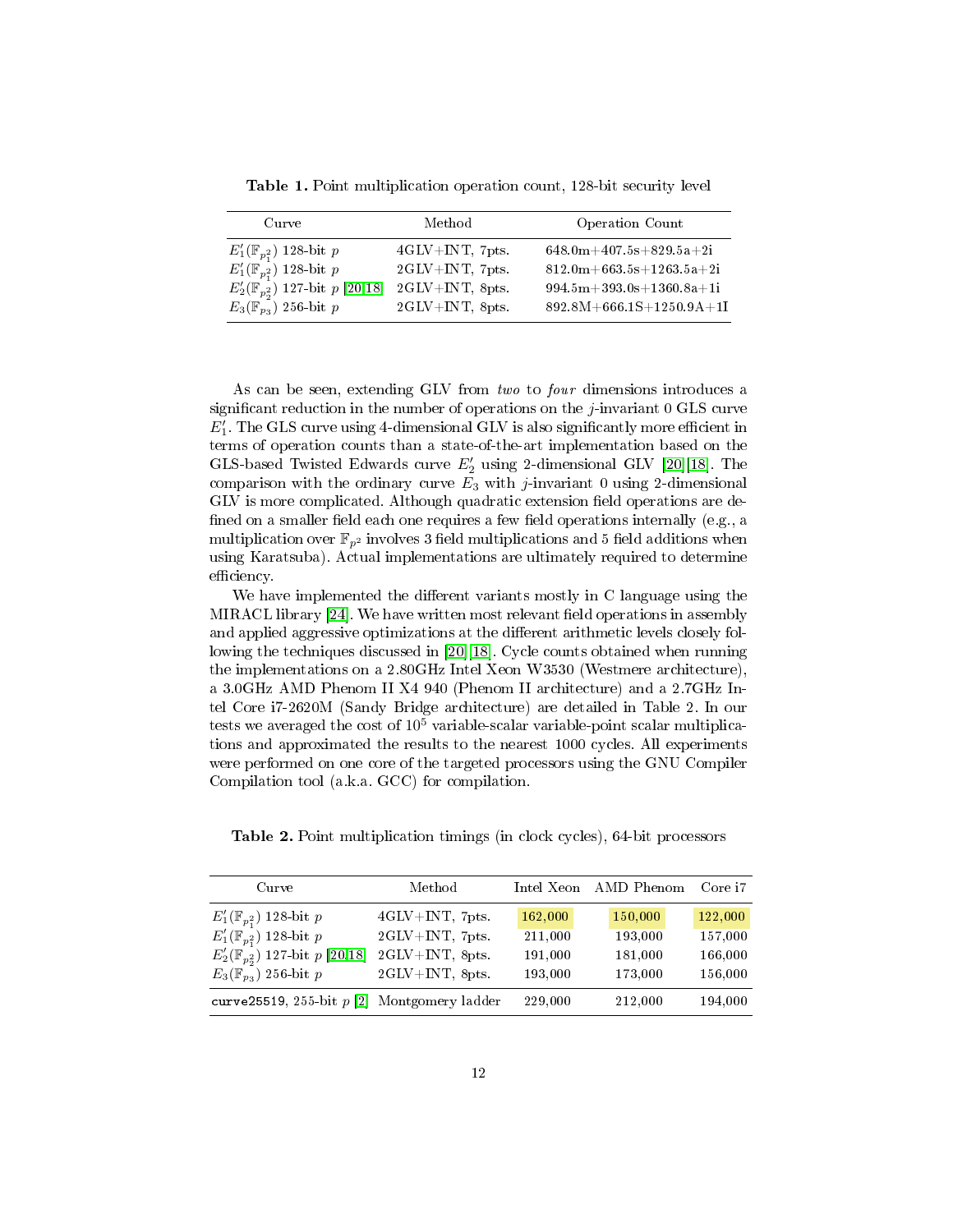Closely following results from the operation count analysis, our GLS-based implementation using 4-dimensional GLV is faster than the state-of-the-art GLSbased implementation using Twisted Edwards with 2-dimensional GLV. In fact, these timings set a new speed record for point multiplication on x86-64 processors. For instance, on an AMD Phenom II X4 940 processor the new implementation reduces the best numbers presented by Longa [\[18,](#page-14-5) Ch. 5] in 17%. This translates to a latency of only 50us per point multiplication running on one core and a throughput of 80,000 point multiplications/second running on the four cores of the targeted AMD processor. Moreover, on an Intel Core i7-2620M processor the same implementation runs in an unprecedented mark of 122,000 cycles, enabling the computation of point multiplication in only 45us (with 2.7GHz as working frequency). The later implies a reduction of 27% in comparison with the 2-dimensional GLV implementation using Twisted Edwards [\[20,](#page-14-4)[18\]](#page-14-5).

In comparison with an ordinary curve using 2-dimensional GLV, the use of the GLS method for enabling a 4-dimensional GLV injects cost reductions in between 13% and 22%. Our results also show that the use of dimension 2 with GLS-based *j*-invariant 0 curves is insufficient to get competitive with the standard approach.

In Table 2, we also include cycle counts for the recent implementation of curve25519 by Bernstein et al. [\[2\]](#page-13-2). The results were obtained by running their software on exactly the same platforms, with the same compilation tool and under the same test conditions (e.g., using only one core with Intel's Turbo Boost and Hyper-Threading disabled). Also note that these results closely follow those available online on eBATS [\[3\]](#page-13-4) for similar processors (see hydra2 for the case of Intel Xeon, hydra1 for the case of AMD Phenom and sandy0 for the case of Intel Core i7). In general all our implementations are significantly faster than curve25519 (independently of the method). In particular, our GLV4-based implementation runs in 0.63 the time of curve25519 on a Core i7 based on the Sandy Bridge architecture, and on a Westmere machine (i.e., the architecture targeted by [\[2\]](#page-13-2)) our implementation runs in 0.71 the time of curve25519. However, there are important factors that should be noted. On one side, curve25519 is additionally protected against certain side-channel attacks. On the other hand, our implementations are immediately useful for any elliptic-curve protocol whereas the use of a Montgomery curve limits the applicability of curve 25519 to Diffie-Hellman (DH)-like schemes only.

More results. In the full version of [\[2\]](#page-13-2) (version of 27-09-2011), there appear comparisons with our software on an Intel Core 2 Duo E6750 and an Intel Core i5-540M. However, the cited timings correspond to measurements of preliminary versions of our code. We update the numbers here and also include results for curve25519 obtained under the same test conditions (again, using only one core with Intel's Turbo Boost and Hyper-Threading disabled). The results are as follows: the GLS-based implementation using 4-GLV runs in 189,000 and 180,000 cycles on the above processors, respect., and the GLS-based implementation using 2-GLV with Twisted Edwards coordinates runs in 210,000 and 216,000 cycles, respect. On the other hand, curve25519 runs in 308,000 and 236,000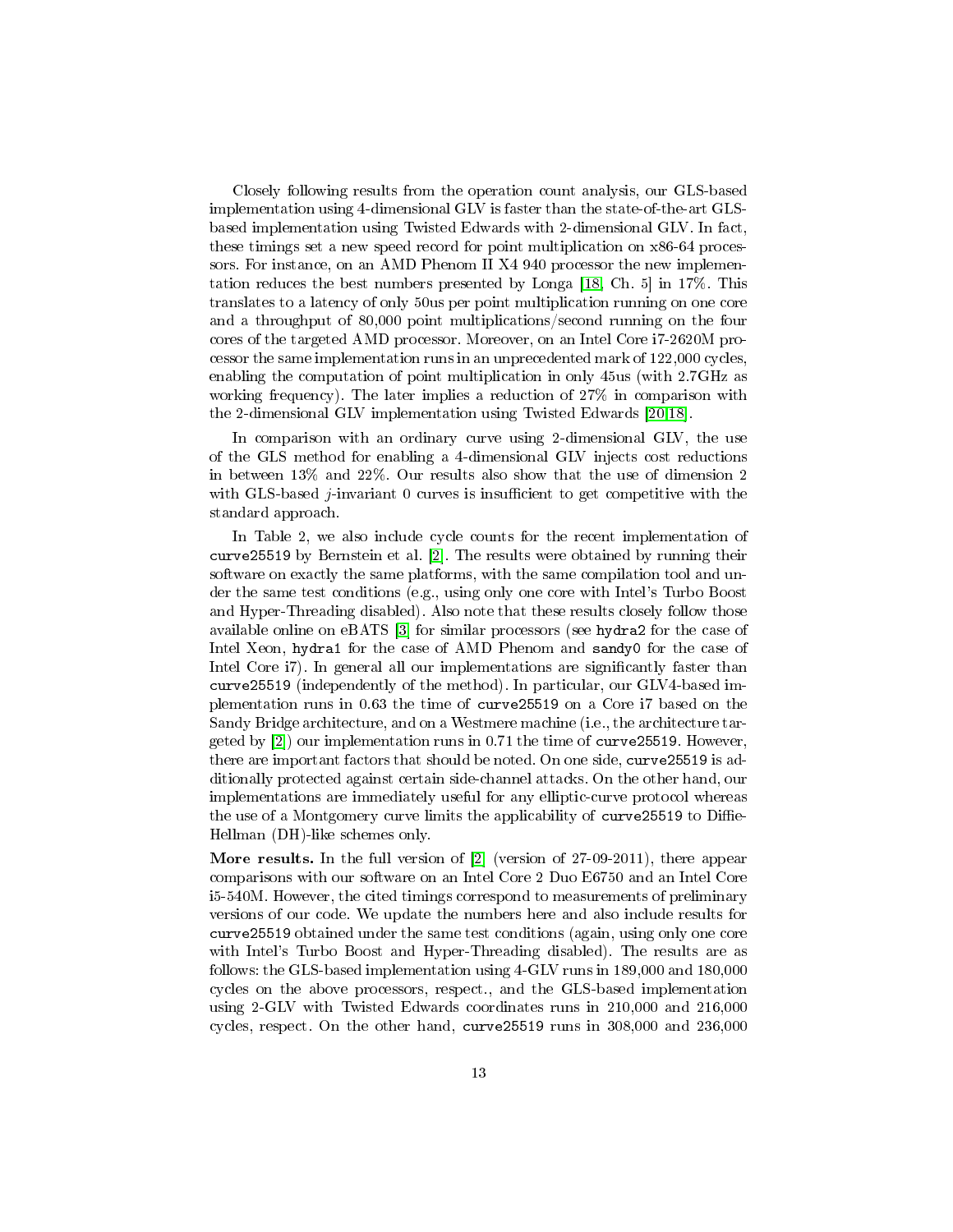cycles on the same platforms, respectively. Thus, it can be seen that our 4-GLV implementation runs 1.63 and 1.31 faster in these two cases.

Finally, we remark the importance of comparing results obtained on the same processor to avoid any bias in code performance comparisons.

For extended benchmark results and comparisons on different 64-bit platforms, the reader is referred to our online database [\[19\]](#page-14-18).

## <span id="page-13-3"></span>7 Conclusion

We studied the performance of the 4-dimensional GLV method for faster point multiplication on some GLS curves with j-invariant 0. We showed how to get the 4-dimensional GLV decomposition with suitable coefficients bounded by the 4-dimensional GLV decomposition with suitable coefficients bounded by  $O(2\sqrt{2}r^{1/4})$ , thus enabling the reduction in the number of doublings to only a quarter for point multiplication on these curves. Our high-speed implementations showed that the 4-dimensional GLV method using a  $j$ -invariant 0 curve over  $\mathbb{F}_{n^2}$  runs in about 0.78 the time of the 2-dimensional GLV method on the same curve and in about 0.78-0.87 the time of the 2-dimensional GLV method on an ordinary curve over  $\mathbb{F}_p$ , enabling the currently fastest computation of elliptic curve point multiplication at the 128-bit security level in the literature.

#### 8 Acknowledgments

We would like to thank Steven Galbraith and the reviewers for their very useful comments and suggestions. We also thank Diego F. Aranha for carrying out the performance tests on an Intel Core i5-540M processor. The authors Hu and Xu were supported by the Natural Science Foundation of China (Grant No. 10990011) and Open Foundation of the Key Lab for Information Assurance Technology (Grant No. KJ-11-02).

#### References

- 1. Avanzi R., Cohen H., Doche C., Frey G., Lange T., Nguyen K., Vercauteren F.: Handbook of Elliptic and Hyperelliptic Cryptography. Chapman and Hall/CRC (2006)
- <span id="page-13-2"></span>2. Bernstein D.J., Duif N., Lange T., Schwabe P., Yang B.-Y.: High-speed high-security signatures. In: Preneel B., Takagi T. (eds.) CHES 2011, LNCS, vol. 6917. Springer, Heidelberg (2011). Full version: eprint 2011/368, [http://eprint.iacr.org/2011/](http://eprint.iacr.org/2011/368) [368](http://eprint.iacr.org/2011/368)
- <span id="page-13-4"></span>3. Bernstein D.J., Lange T.: eBATS: ECRYPT Benchmarking of Asymmetric Systems (eBATS), accessed on August 5, 2011. <http://bench.cr.yp.to/ebats.html>
- <span id="page-13-0"></span>4. Birkner P., Sica F.: Four-dimensional Gallant-Lambert-Vanstone scalar multiplication. ArXiv:1106.5149 (2011).<http://arxiv.org/abs/1106.5149>
- <span id="page-13-1"></span>5. Brown E., Myers B.T., Solinas J.A.: Elliptic curves with compact parameters. Tech. Report, Centre for Applied Cryptographic Research (2001). [http://www.cacr.math.](http://www.cacr.math.uwaterloo.ca/techreports/2001/corr2001-68.ps) [uwaterloo.ca/techreports/2001/corr2001-68.ps](http://www.cacr.math.uwaterloo.ca/techreports/2001/corr2001-68.ps)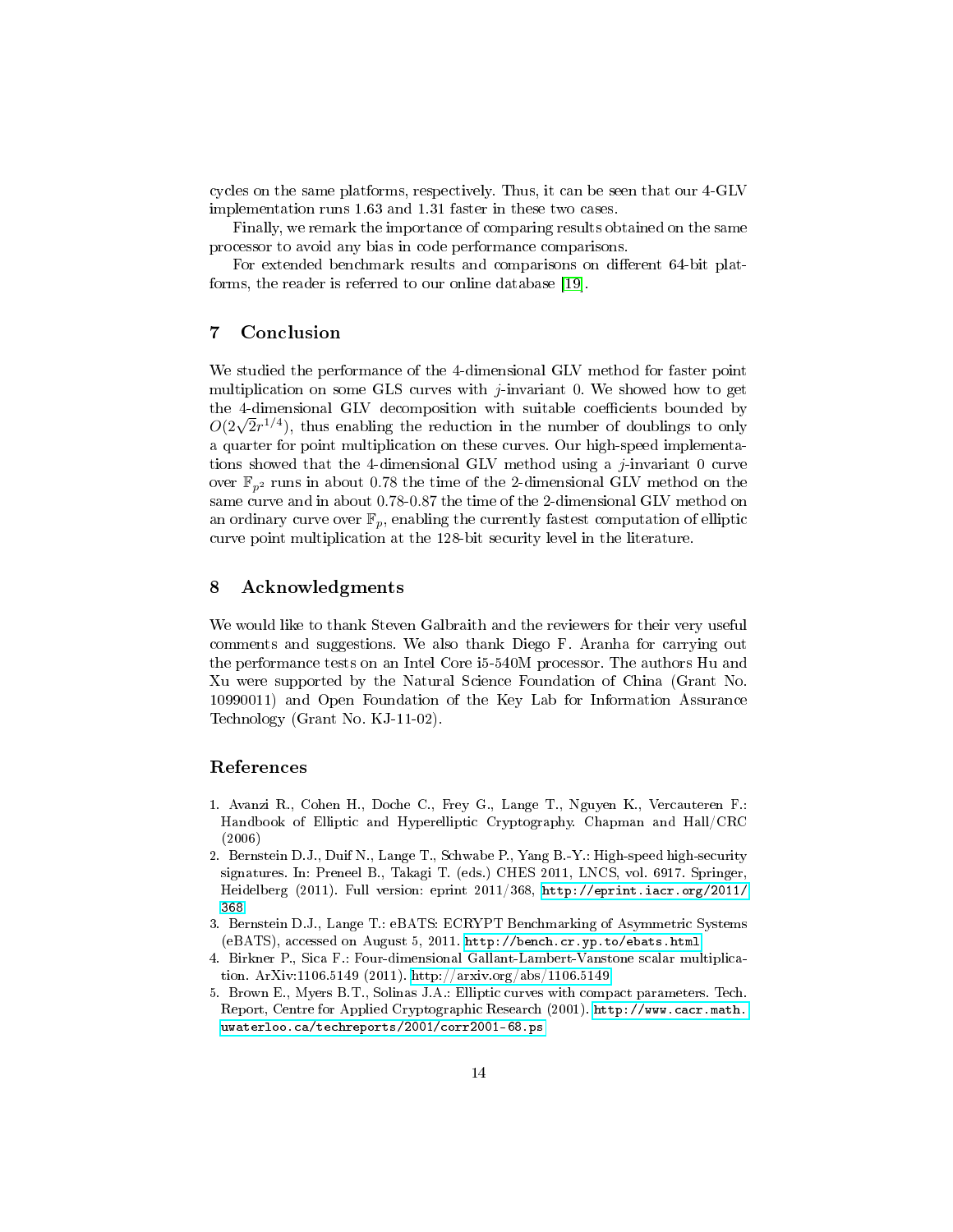- <span id="page-14-10"></span>6. Cohen H.: A Course in Computational Algebraic Number Theory. Springer, Berlin (1996)
- <span id="page-14-2"></span>7. Galbraith S.D., Lin X.B., Scott M.: Endomorphisms for faster elliptic curve cryptography on a large class of curves. In: Joux A. (ed.) EUROCRYPT 2009, LNCS, vol. 5479, pp. 518-535. Springer, Heidelberg (2009)
- <span id="page-14-3"></span>8. Galbraith S.D., Lin X.B., Scott M.: Endomorphisms for faster elliptic curve cryptography on a Large class of curves. J. Cryptol. 24(3), 446-469 (2011)
- <span id="page-14-9"></span>9. Galbraith S.D., Scott M.: Exponentiation in pairing friendly groups using homomorphisms. In: Galbraith, S.D., Paterson, K.G. (eds.) Pairing 2008. LNCS, vol. 5209, pp. 211-224. Springer, Heidelberg (2008)
- <span id="page-14-0"></span>10. Gallant R.P., Lambert R.J., Vanstone S.A.: Faster point multiplication on elliptic curves with efficient endomorphisms. In: Kilian J.(ed.) CRYPTO 2001, LNCS, vol. 2139, pp.190-200. Springer, Heidelberg (2001)
- <span id="page-14-14"></span>11. Hankerson D., Menezes A.J.,Vanstone S.: Guide to Elliptic Curve Cryptography. Springer, Heidelberg (2004)
- <span id="page-14-11"></span>12. Hess F., Smart N., Vercauteren F.: The eta-pairing revisited. IEEE Trans. Inf. Theory. 52(10), 4595-4602 (2006)
- <span id="page-14-15"></span>13. Hisil H., Wong K., Carter G., Dawson E.: Twisted edwards curves revisited. In: Pieprzyk J. (ed.) ASIACRYPT 2008. LNCS, vol. 5350, pp. 326-343. Springer, Heidelberg (2008)
- <span id="page-14-12"></span>14. Hua L.K.: Introduction to Number Theory, translated from the Chinese by Peter Shiu. Springer, Berlin (1982)
- <span id="page-14-1"></span>15. Iijima T., Matsuo K., Chao J., Tsujii S.: Construction of Frobenius maps of twist elliptic curves and its application to elliptic scalar multiplication. In: SCIS 2002, IEICE Japan, 2002, pp. 699-702.
- <span id="page-14-13"></span>16. Ireland K., Rosen M.: A Classical Introduction to Modern Number Theory, Second Edition. GTM, vol. 84, Springer, New York (1990)
- <span id="page-14-6"></span>17. Kim D., Lim S.: Integer decomposition for fast scalar multiplication on elliptic curves. In: Nyberg K., Heys H.M. (eds.) SAC 2002, LNCS, vol. 2595, pp. 13-20. Springer, Heidelberg (2003)
- <span id="page-14-5"></span>18. Longa P.: High-speed elliptic curve and pairing-based cryptography. Ph.D Thesis, University of Waterloo (2011). <http://hdl.handle.net/10012/5857>
- <span id="page-14-18"></span>19. Longa P.: Speed Benchmarks for Elliptic Curve Scalar Multiplication (2010-2011). [http://www.patricklonga.bravehost.com/speed\\_ecc.html#speed](http://www.patricklonga.bravehost.com/speed_ecc.html#speed)
- <span id="page-14-4"></span>20. Longa P., Gebotys C.: Efficient techniques for high-speed elliptic curve cryptography. In: Mangard S., Standacrt F.-X (eds.) CHES 2010, LNCS, vol. 6225, 80-94. Springer, Heidelberg (2010)
- <span id="page-14-16"></span>21. Longa P., Miri A.: New composite operations and precomputation scheme for elliptic curve cryptosystems over prime fields. In: Cramer R. (ed.) PKC 2008. LNCS, vol. 4939, pp. 229-247. Springer, Heidelberg (2008)
- 22. Menezes A., Van Oorschot P., Vanstone S.: Handbook of Applied Cryptography. CRC Press (1996)
- <span id="page-14-7"></span>23. Park Y.H., Jeong S., Kim C.H., Lim J.: An alternate decomposition of an integer for faster point multiplication on certain elliptic curves. In: Naccache D., Paillier P.(eds.) PKC 2002, LNCS, vol. 2274, pp. 323-334. Springer, Heidelberg (2002)
- <span id="page-14-17"></span>24. Scott M.: MIRACL-Multiprecision Integer and Rational Arithmetic C/C++ Library, updated 31/12/10, <http://www.shamus.ie/index.php?page=Downloads>
- <span id="page-14-8"></span>25. Sica F., Ciet M., Quisquater J.J.: Analysis of Gallant-Lambert-Vanstone method based on efficient endomophisms: elliptic and hyperelliptic curves. In: Nyberg K., Heys H.M. (eds.) SAC 2002, LNCS, vol. 2595, pp. 21-36. Springer, Heidelberg (2003)